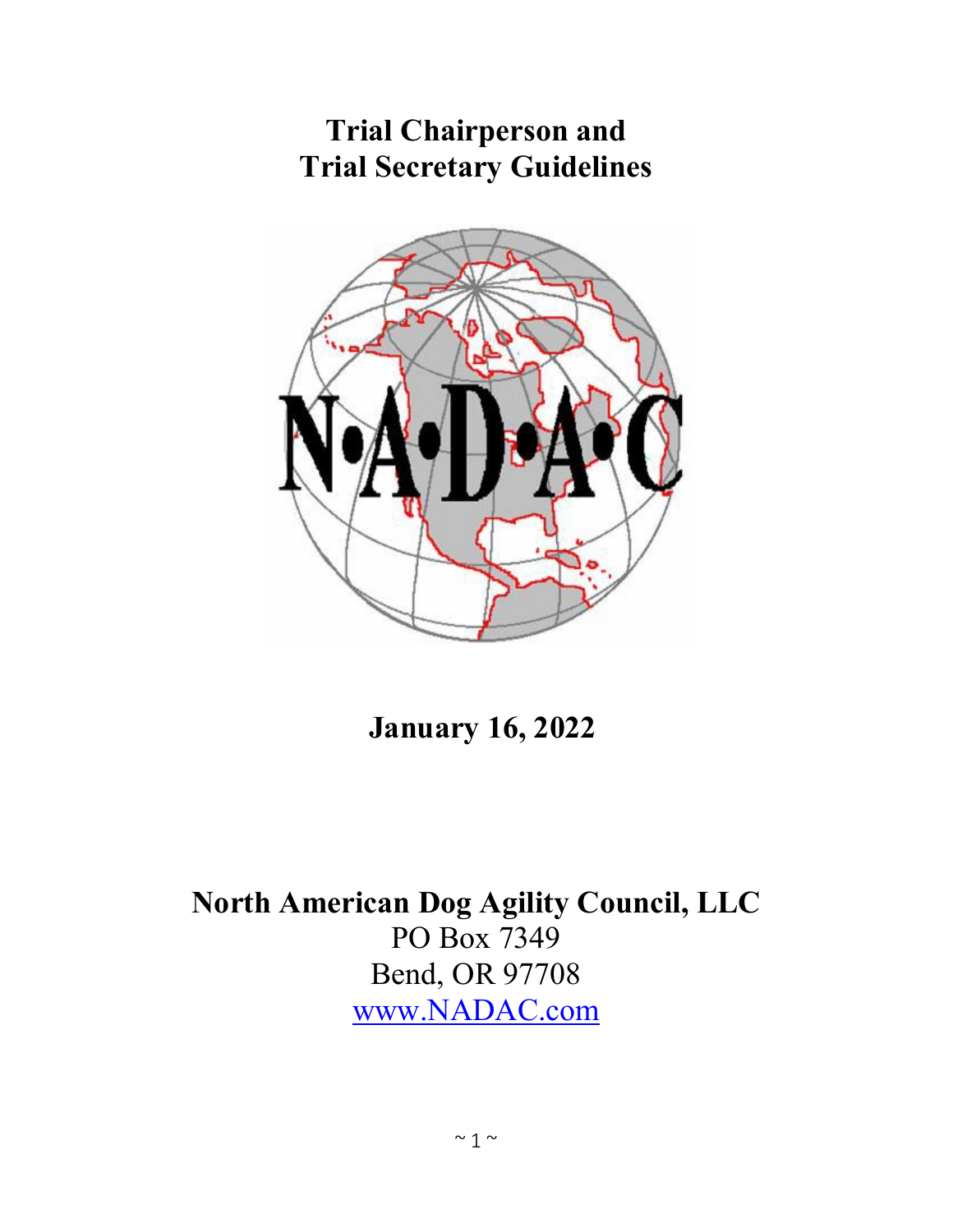# Table of Contents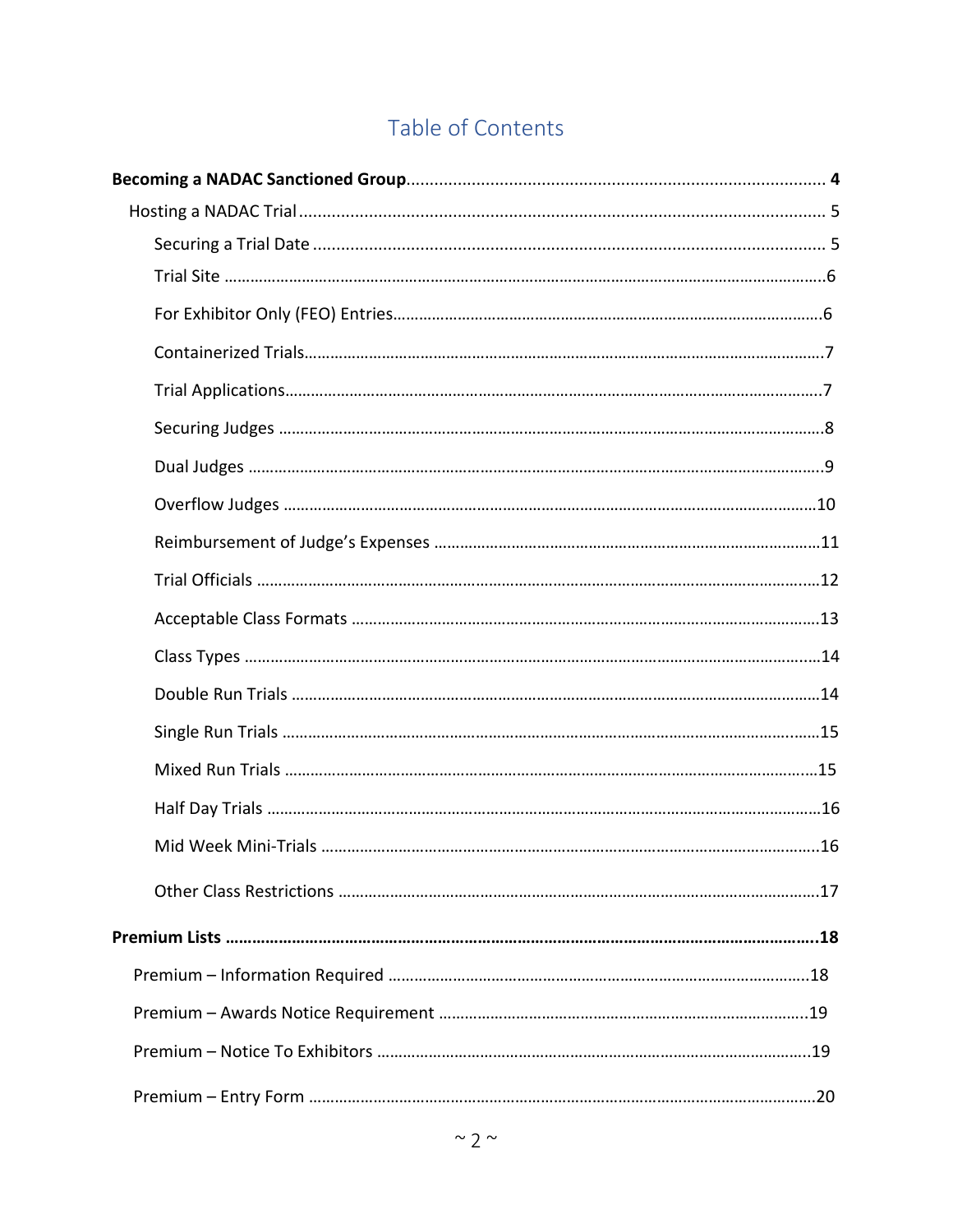| 26 |
|----|
|    |
|    |
|    |
|    |
|    |
|    |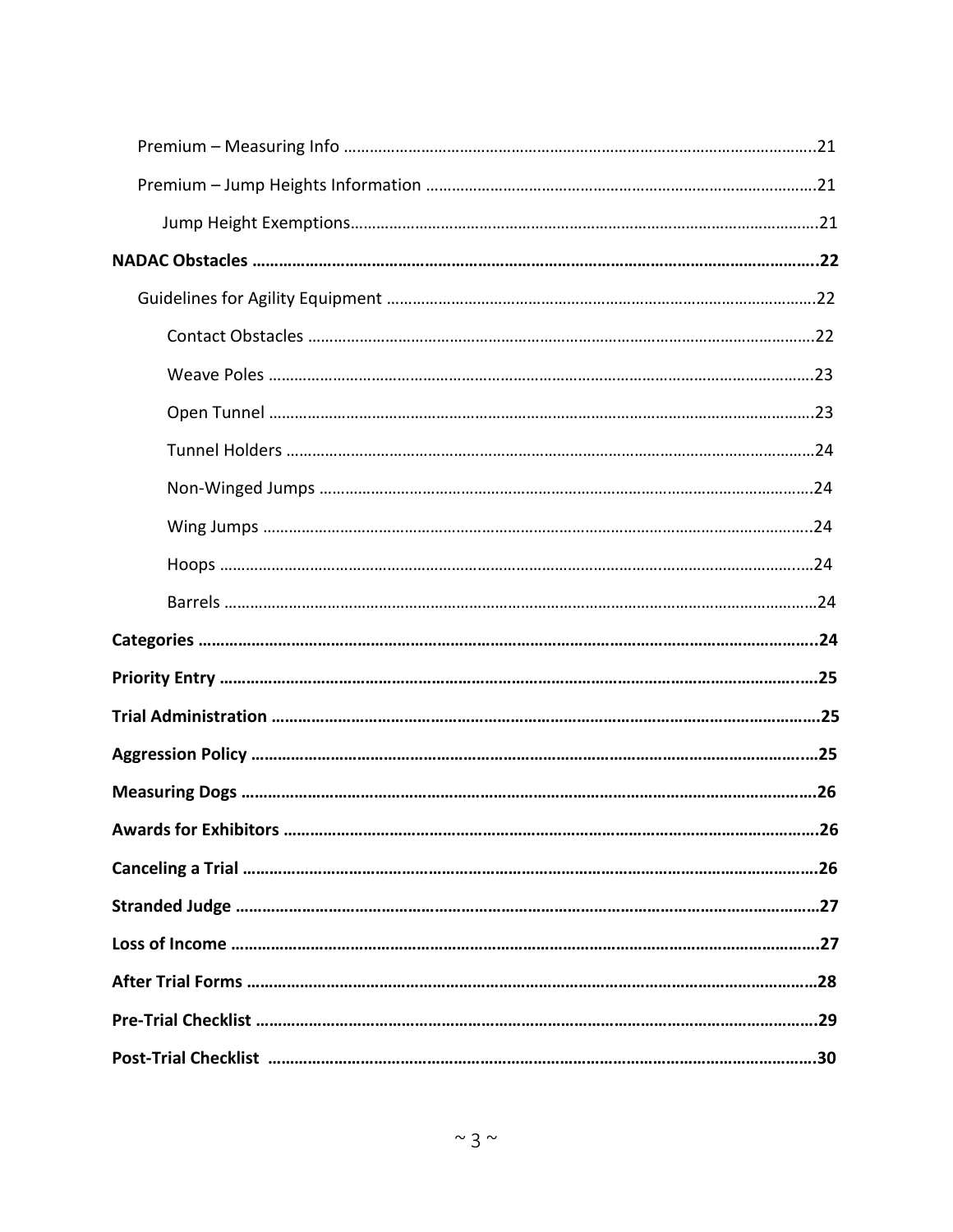## **Becoming a NADAC Sanctioned Group**

Only NADAC sanctioned groups will be permitted to host agility trials for the purpose of offering classes for NADAC certification. An agility club or group of individuals whose goals are to promote the sport of agility for all breeds, including mixed breeds, may apply to NADAC for approval as a sanctioned group.

In addition to a completed application form, which can be obtained from our website at [www.nadac.com,](http://www.nadac.com/) a club or group seeking to become a NADAC group must submit proof of insurance, a copy of the club/group's by-laws or mission statement (in lieu of by-laws), a list of a minimum of ten people experienced in agility and knowledgeable of NADAC who are available to assist with trials, and a complete list of equipment that meets NADAC's specifications.

There is a \$100.00 fee to become a sanctioned group and an annual renewal fee of \$25.00 per year. Due on or before January 1, each year.

Club/groups that have never successfully hosted an agility trial may be required to host a fun match and have a NADAC representative approve the club/group's equipment.

Club/groups must appoint a member to act as a contact person. This person shall be the liaison between NADAC and the club/group, and is required to maintain a valid e-mail address and join the NADAC Forum Club section at: www.nadac.com/forum

- \* Annual renewal fee is \$25.00 if received by Dec. 31st.
- \* Annual renewal fee is \$50.00 if received between Jan. 1st and Jan. 15th.
- \* Annual renewal fee is \$75.00 if received between Jan. 16th and Jan. 31st.
- \* Clubs will be required to submit an Application to Become a Club form and a

new club fee of \$100.00 if they have not renewed by Jan. 31st.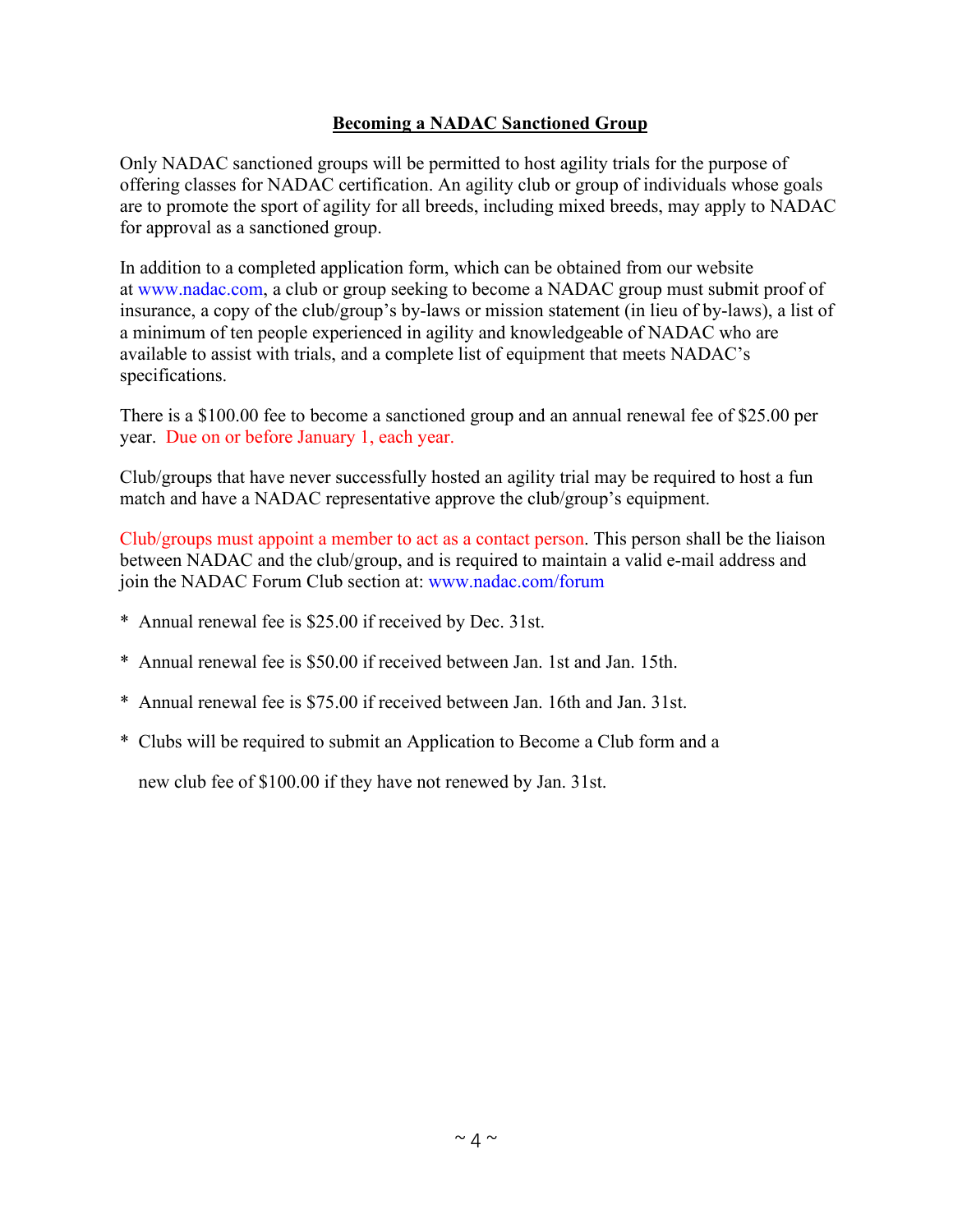## **Hosting a NADAC Agility Trial**

#### **Securing a Trial Date:**

It is assumed that clubs will honor all trials within 300 miles of their trial site and not request dates that conflict with other NADAC clubs. A numbered week system is in place. Be sure to check the "List of Past Trials" located at this address:

#### [http://www.nadac.com/trial\\_sec](http://www.nadac.com/trial_sec)

When applications to host a trial are received, the NADAC Office does not check for date conflicts with other clubs. It is the responsibility of the host clubs to check dates to ensure there are no conflicts with other NADAC clubs within 300 miles.

Club/groups who have hosted trials the previous calendar year will be given priority for the corresponding numbered week the following year. Once a club/group has given up a date for one year, it is open for another club/group unless prior arrangements have been made. Be sure to check the "Week # Calendar" located in the General Trial Secretaries section of the NADAC Forum at www.nadac.com/forum. Club/groups may not host trials within 300 miles of each other on the same dates, unless both clubs agree to share the weekend.

It is advised that clubs go to the NADAC Website and use the **Trial Date Reservation form** to secure their week number as early as possible in order to secure the date and ensure that it is listed on the Calendar of Events. Once a trial is listed on the calendar, whether pending or confirmed, the club may then proceed to contact judges.

Clubs may host one day, two day or three day (Fri-Sat-Sun) trials. On a major holiday weekend, (New Years, Memorial Weekend, 4th of July, Labor Day) clubs may include Monday.

The number of trials a club may host each year is dependent upon the availability of dates. Please contact NADAC for any restrictions unique to your area.

A maximum of four exclusive week #'s will be guaranteed per club per year. If a club offers more than four trials per year, any other club putting on a trial within 300 miles may, upon contacting the NADAC Office, be allowed to share a week number with the club that held that date previously.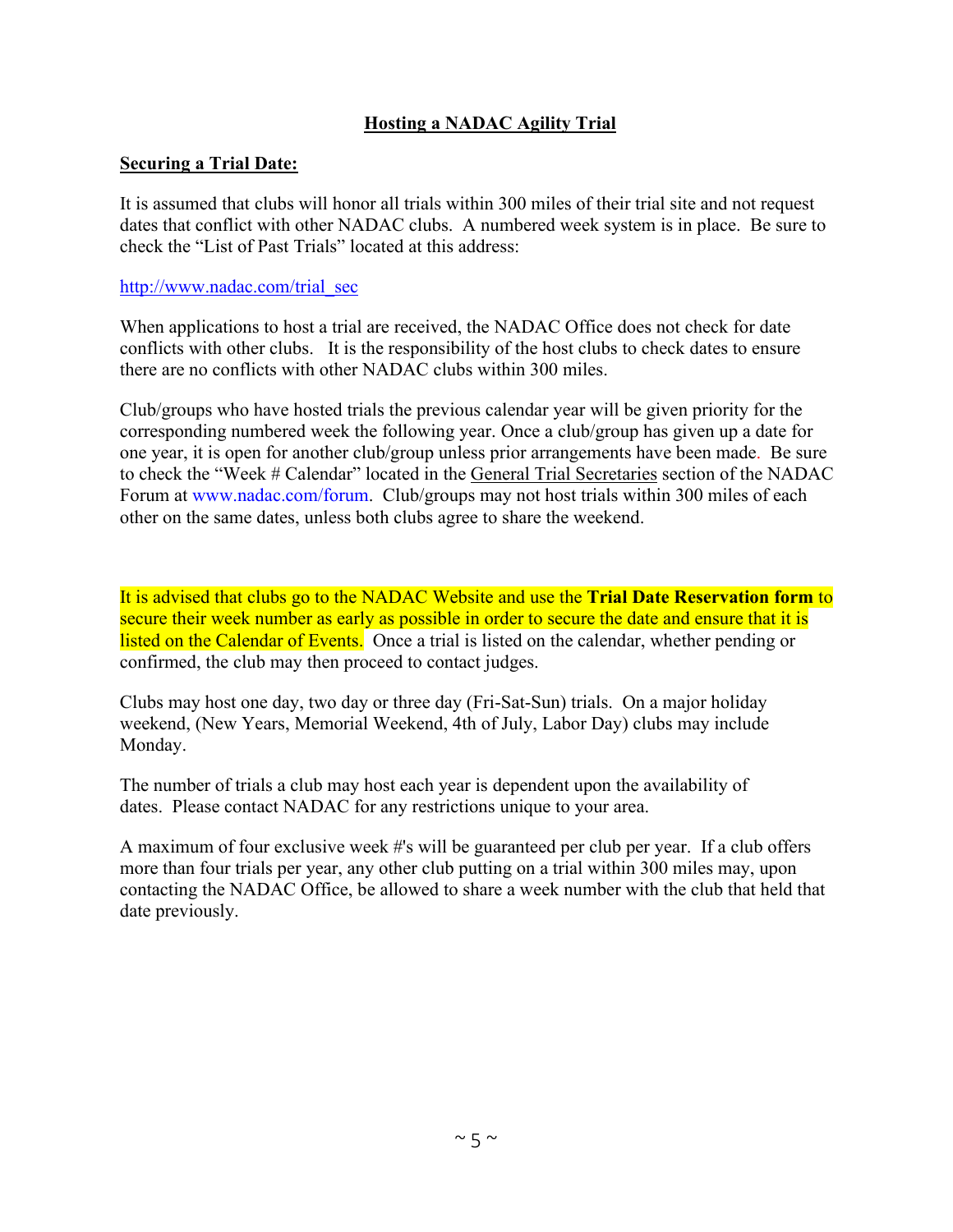## **Trial Site:**

If you are hosting a jumping class trial or a mixed format trial which includes classes with jumps, the recommended agility trial area is 10,000 square feet (100' x 100') or larger of unobstructed ring space per ring. A minimum area of 8,000 square feet of unobstructed ring space is REQUIRED. The width of any ring shall be 80, 90 or 100 feet.

If you are hosting a non-jumping class trial, the recommended trial area is 10,000 square feet of unobstructed ring space per ring. A minimum area of 6,000 square feet of unobstructed ring space is REQUIRED. The minimum width of any ring shall be 70 feet.

The trial area should be of a non-slip surface that provides a safe footing for the dogs competing.

Ample area close by should be available for crating and an exercise area, a warm up area, and an area for spectators to view the agility ring. If possible, the spectator's viewing area should be separate from the crating, exercise, and warm up areas.

Rope/flagging tape or other adequate fencing to prevent spectators from interfering with the course area before or during the trial should surround the agility ring.

It is recommended that an area be set aside for a warmup area for the dogs prior to their competing. This area should have adequate space for several obstacles for the dogs to use for warm up purposes. It should be clear that the warmup area is provided for warm ups and is not for schooling. The warmup equipment is never to be used by non-entered dogs.

Other amenities such as convenience for parking, camping, motels, shade, restrooms, food options, etc. should be considered when selecting a site.

Note: Clubs may not share a site with another agility hosting venue or activity on the same weekend. Weekend is defined as Friday, Saturday, Sunday

## **For Exhibition Only (FEO) Entries:**

Clubs have the option to offer 'For Exhibition Only' entries

- \* FEO must be published in the premium
- \* The run is judged, but no qualifying points are awarded
- \* No placement ribbons are awarded
- \* Dogs must be a minimum of 18 months old
- \* Dogs must be registered with NADAC
- \* Handlers must jump their dogs at least one jump height lower than their regular
	- measured jump height requires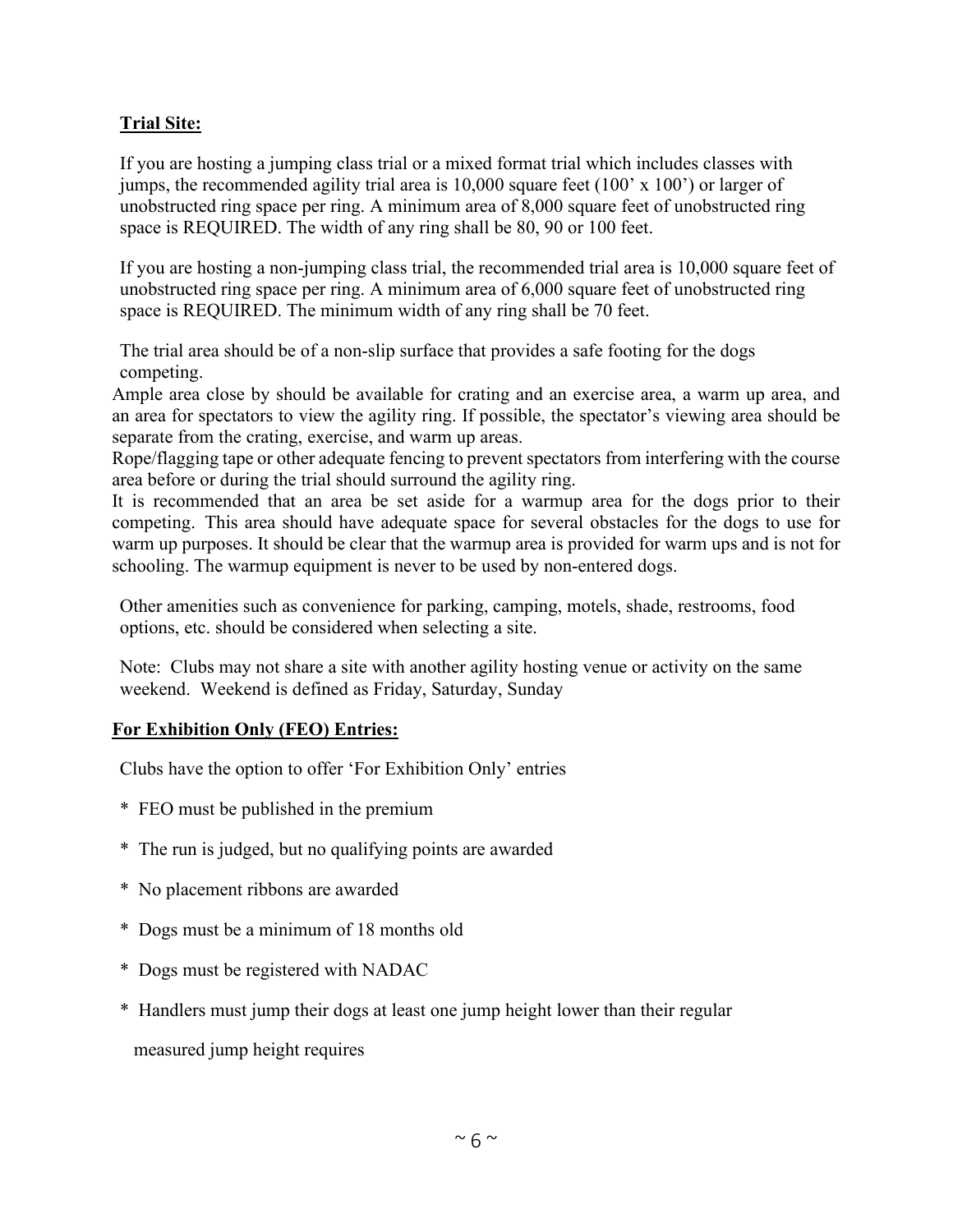## **Containerized Trials:**

Clubs have the option to offer Containerized Trials. The container must not be visible to the dog or anyone else and may not be opened within ten feet of the ring boundary. The difference between a containerized trial and a non-containerized trial is that when a club hosts a containerized trial, no one may leave treats or toys around loose, either ringside or at their set up.

Exhibitors at any time can enter the ring with a closed/sealed container (a zip lock bag works well) in the pocket of their pants whether it's a containerized trial or not.

# **Trial Application:**

A Trial application to host a trial must be submitted at least eight (8) weeks in advance of the proposed trial date. Any trial Application submitted less than 8 weeks prior to the trial date will need approval from the NADAC office before application will be considered.

The applicable sanctioning fees are due at the time an application is submitted. Upon receipt of the trial application *and* paid fees, the NADAC office will update the NADAC web site Calendar of Events with the new trial information for exhibitors to view.

| Applications and sanctioning fees<br>submitted 21 or more weeks prior to the date of the trial $=$ |  | \$8.00 per round.   |
|----------------------------------------------------------------------------------------------------|--|---------------------|
| Applications and sanctioning fees<br>submitted 17-20 weeks prior to the date of the trial $=$      |  | $$10.00$ per round. |
| Applications and sanctioning fees<br>submitted 13-16 weeks prior to the date of the trial $=$      |  | $$15.00$ per round. |
| Applications and sanctioning fees<br>submitted 9-12 weeks prior to the date of the trial $=$       |  | $$20.00$ per round. |
| Applications and sanctioning fees submitted within<br>8 weeks prior to the date of the trial       |  | $$25.00$ per round. |

Club/groups who have hosted trials the previous calendar year will be given priority for the corresponding numbered week the following year. Once a club/group has given up a date for one year, it is open for another club/group unless prior arrangements have been made. Be sure to check the "Listing of Past Trials" located here: [http://www.nadac.com/trial\\_sec](http://www.nadac.com/trial_sec)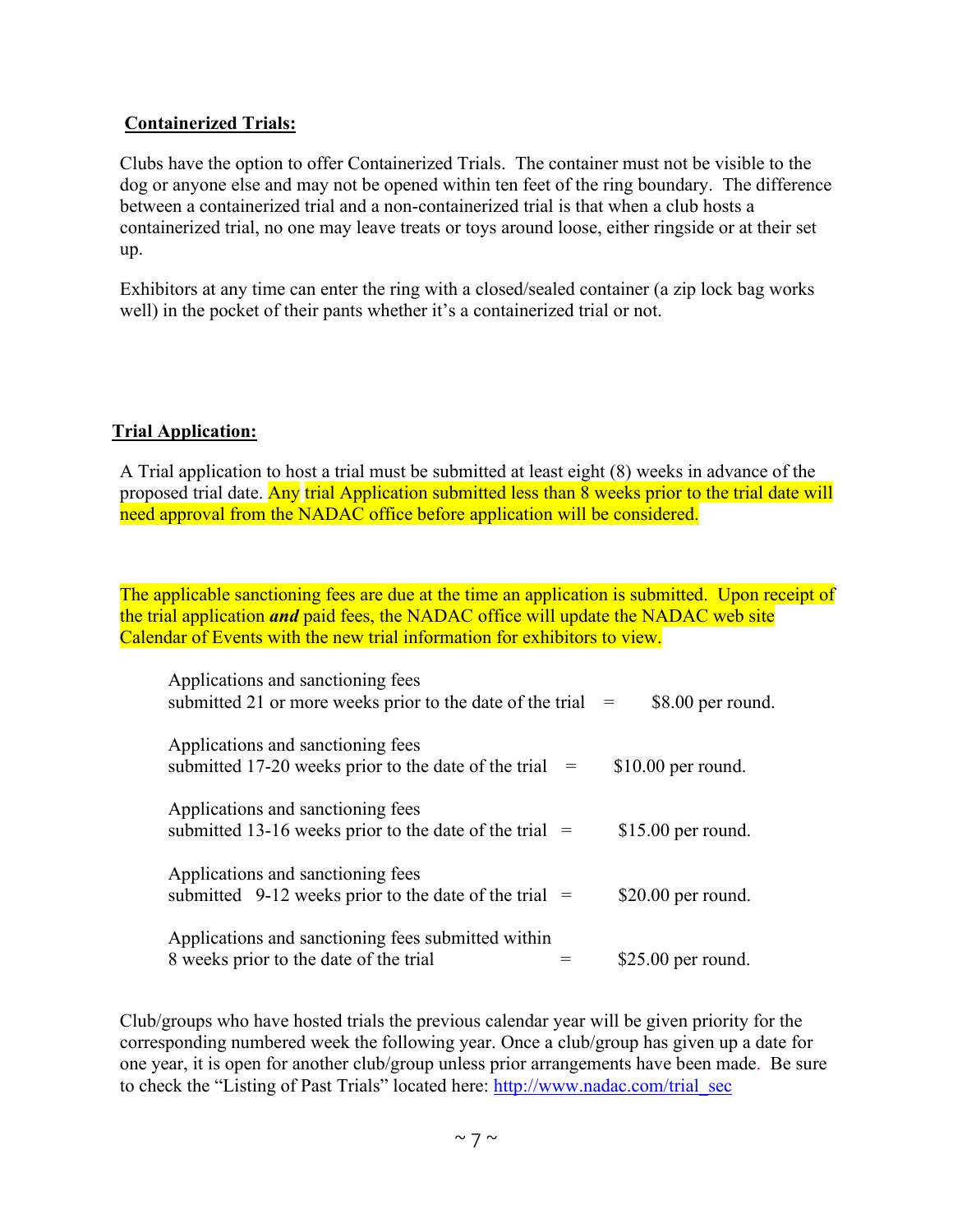Club/groups may not host trials within 300 miles of each other on the same dates, unless both clubs agree to share the weekend.

Before publishing any dates for a sanctioned trial, including in club/group newsletters, the trial date must be listed on the Calendar of Events on the NADAC web site, www.nadac.com. If a club/group publishes their trial dates prior to the date being listed on the Calendar of Events, please indicate "Pending approval from NADAC".

If a club needs to make changes to the trial application after it has been submitted and approved by NADAC, **please inform the NADAC Office immediately**. Do not wait until the premium is submitted! Changes can be accommodated (different classes, different location, etc.) but advance notification will make the premium approval process go much smoother.

In addition, please check the Calendar of Events on the NADAC website, www.nadac.com to make sure that the trial information and club's points of contact are listed correctly prior to submitting your premium.

## **Securing Judges:**

As soon as a club's trial date is listed on the NADAC Calendar of Events as "pending" or "confirmed", the club is cleared to contact judges. A current Judges List is available on NADAC's web site. https://www.nadac.com/judge-list/

Judges are not allowed to judge within two (2) months of any assignment that is within 200 miles of a previous assignment, nor are they allowed to take an assignment for the same club more than once during any 6-month period. Please be sure to double check with each judge you contact as to whether they may have accepted any assignments that would conflict with this policy.

The trial dates must be listed on the NADAC web site as either "pending" or "confirmed" before judges can be contacted. Once you have contacted and hired your judges, you are to confirm them with the NADAC office. E-mail  $\frac{\text{support}(Q)\text{ndac.com}}{\text{student}(Q)\text{ndac.com}}$  with your confirmations or questions.

Please note: If a club/group hires an Sp-1 or Sp-2 judge, they must also hire a supervising judge. If a club/group is hosting a two-ring trial and hires an SP-2 judge, the supervising judge cannot supervise an Sp-2 judge and judge the second ring simultaneously on the same day.

If a supervising judge is supervising an Sp-1 judge, they may also judge the second ring as long as it is understood and agreed upon in advance that the supervising judge will need to stop their ring in order to review course distances and times and possibly tweak the Sp-1 judge's course.

The supervising judge may not run a dog at a trial where they are hired to supervise an SP-2 judge.

They may run their dog at a trial where they are supervising an SP-1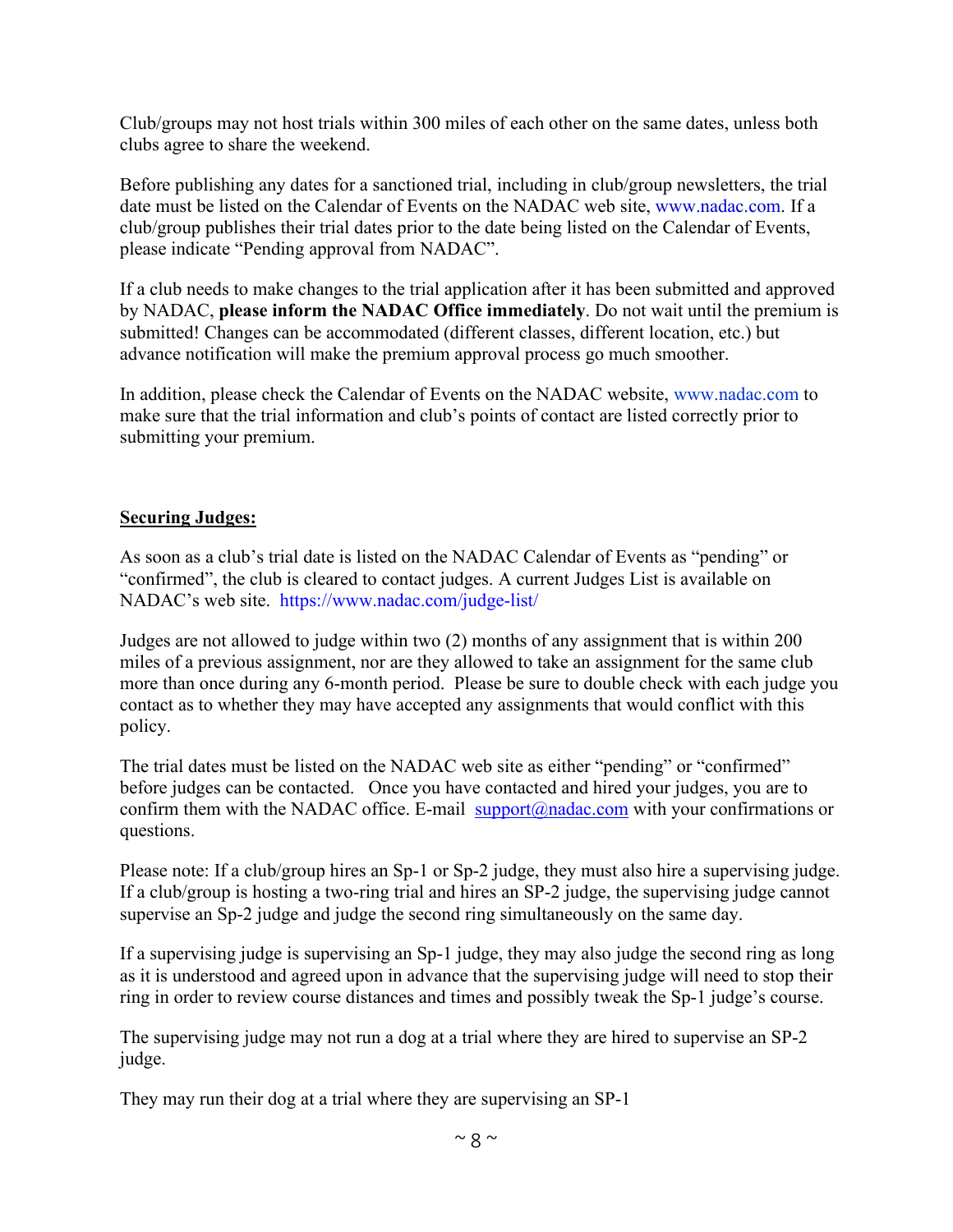As of Jan  $1<sup>st</sup>$ , 2020, Judges are paid \$1.50 per run listed in the catalog regardless of whether or not the dog actually runs. If an entry is such that there are fewer than 200 runs per day, a judge is to be paid a minimum of \$300.00 per day of judging.

Judges are paid \$1.50 per run listed in the catalog for "half day" Friday classes (4 or less double runs or 3 or less single run classes/starting after 3:00 pm) or weekday mini trials. If an entry is such that there are fewer than 100 runs, a judge is to be paid a minimum of \$150.00 (half day Friday and weekday mini trials ONLY).

SP-1 Judges are paid 1.00 per run and their Supervising Judge is paid .50 cents per run. SP-2 Judges are paid .75 cents per run and their Supervising Judge is paid .75 cents per run.

If you are a Canadian club, the club would pay the judge in Canadian dollars for the trial run fees, but US dollars for any expenses that a judge paid in US funds. For example, if a judge paid for parking at the airport, or they paid for their plane ticket, those expenses would be reimbursed in US dollars.

During any sanctioned NADAC trial, unless there are unforeseen, extenuating circumstances, no judge may substitute for another judge. Only the judge of record as approved by NADAC and printed in the premium may judge at that particular trial.

Extenuating circumstances may include unforeseen delays in the trial, a judge falling ill, and/or a judge with a flight schedule to meet. Club/groups and judges should try to avoid flight schedule problems when making reservations. When unavoidable, arrangements for substitute judges should be made in advance and cleared through the NADAC office prior to the date of the trial.

# **Dual Judges**

NADAC is now allowing Dual Judges at trials.

A dual judge trial is where instead of having a single judge, you have two.

Both judges are allowed to run their dogs as well.

The rules regarding invite limits and mileage limits are adjusted as follows:

1) When dual judging at least one judge will be designated as the 'main' judge. This judge is who will be listed in our files for any mileage limits, and time limits in regard to when they can judge for that specific club, or location again. For example, if Judge A and Judge B both Dual Judge a trial in Seattle, Judge A is noted as the main judge. Judge A will not be able to accept assignments with the Seattle club for a 6 month period, and can't accept assignments with any other clubs in Seattle within 200 miles, or 2 months of their assignment. Judge B will be able to accept assignments with that club, and assignments with other clubs in that area.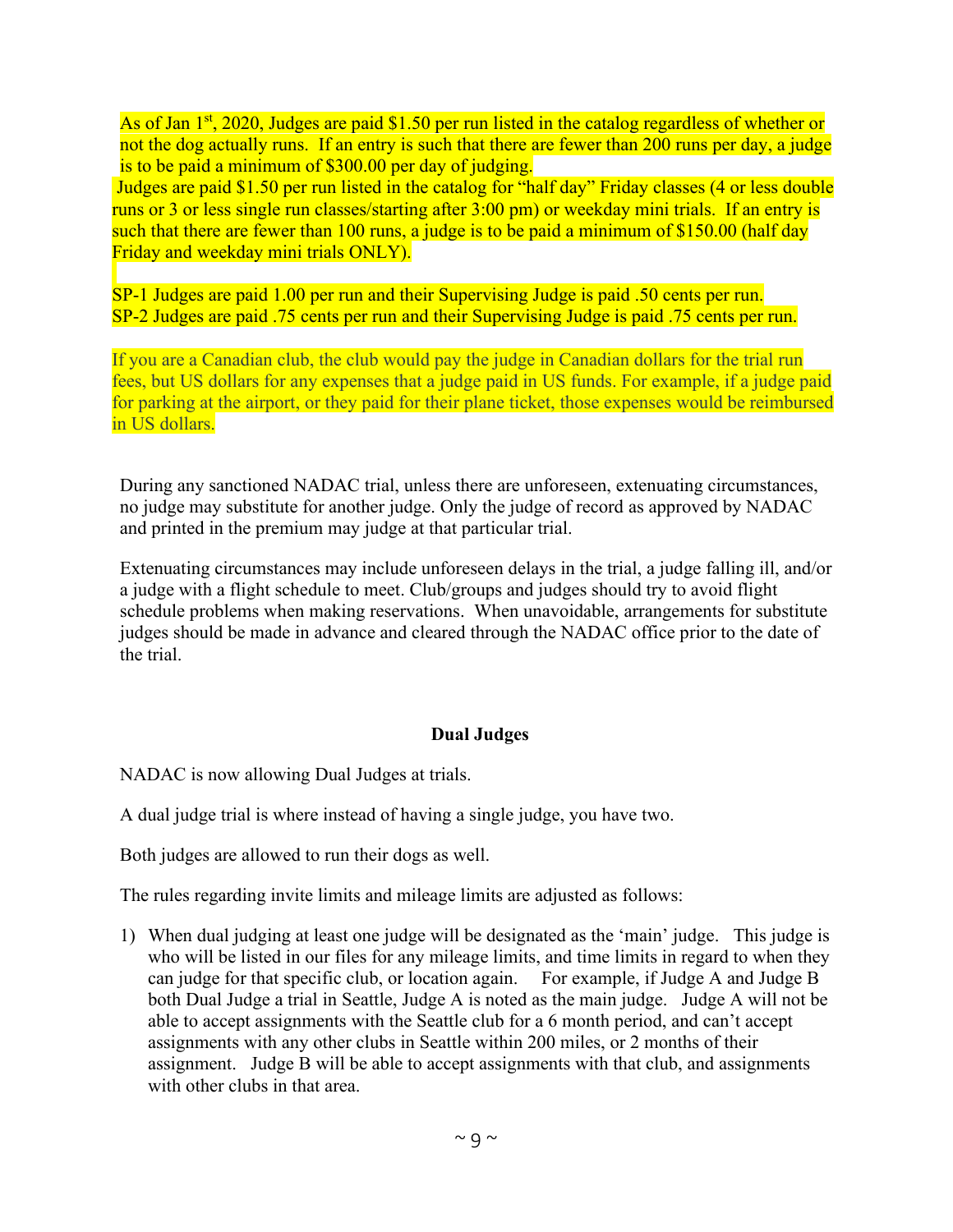- 2) Travel expenses are still paid for both judges, in full. Most clubs will choose to hire two local judges, so that they can still compete with their dogs, while also judging for the club.
- 3) Judging fees will be split evenly between both judges.
- 4) If either judge decides to run their own dogs, they must do so in such a way that it does not disrupt the trial in any way. Example: Judge A has a 16" dog in Elite Regular, Judge B has a 16" dog in Elite Regular. The judges will need to decide in advance who gets to run round 1, and who gets to run round 2. Most trials will not allow a smooth transition for the judges to swap mid class, so the appropriate way of handling the situation is to have Judge A judge round 1, so that Judge B may run. And then have Judge B judge Round 2, so that Judge A may run.

# **Overflow Judges**

This judge is someone who will step up to judge in the event of the trial day having more than 500 runs. Which is the limit for a single judge per day.

A few things should be kept in mind if you are planning on listing an overflow judge:

a) Having more than 500 runs per day is a great achievement, but you do not want to be running dogs at 9PM. Make sure if you are nearing your run limit that you aren't sacrificing the comfort of your competitors. The best way to ensure this is looking at your class listing, and the experience level of your judge and course builders, and the ring options you have.

The absolute worst-case scenario would be a 8 round day, in a single run, with a fairly new judge and inexperienced course builders. You are ensured to have a long day with this scenario, and I would not recommend pushing your run limits past 500.

The best-case scenario is a two-ring trial. Where your overflow judge could be building the next course, have it walked, and then judge it while the other ring is still running. This makes for a very efficient trial and makes it extremely easy to run a lot of runs per day while getting out at a decent time.

This is all a club choice though, and the club will have to make the decision themselves.

The overflow judge may also step in to judge when there are less than 500 runs per day. But they should be limited to judging no more than 50 runs, as a way of giving the main judge a time to break for lunch and bathroom.

This should all be agreed upon with the judge BEFORE the trial date, and we will need both judges' names on the premium. So please plan accordingly.

As of Jan  $1^{st}$ , 2020, the overflow judge will get \$1.50 for each run they judge. And it is recommended to give a discount for the dogs they are running to make it a worthwhile proposition for them.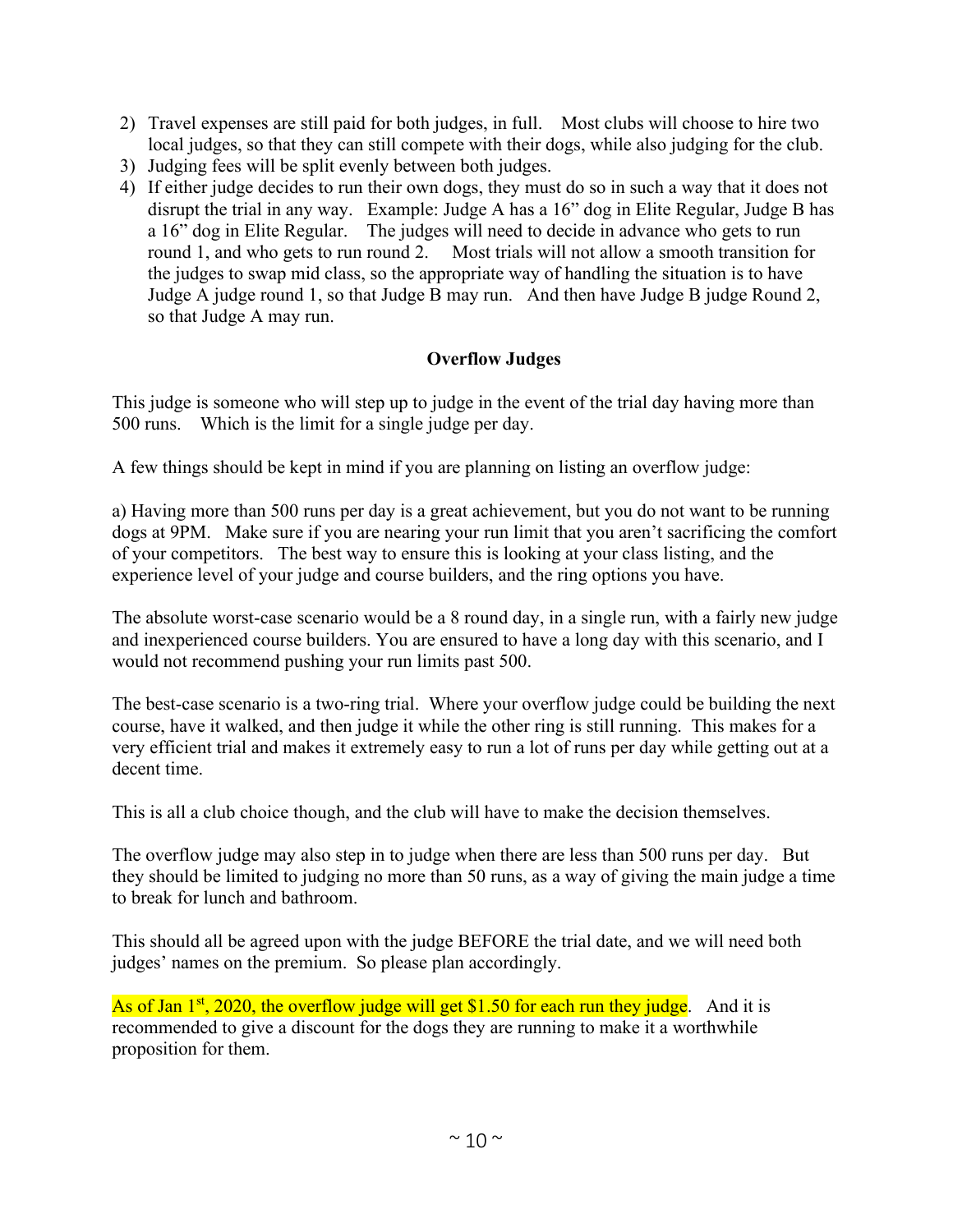## **Reimbursement of Judge's Expenses**

When the club hires a judge, the club will reimburse the judge, or pay directly, for all airfare costs incurred to bring the judge to the show site. Which includes mileage to and from the airport, (the current 2021 IRS reimbursement rate is 56 cents per mile) and any parking expenses, if any. These expenses should be discussed between the club and judge prior to hiring the judge, or at least prior to the judge securing air flights. It is suggested a club do research on air fares for any judge prior to soliciting a judge to determine if the expenses are reasonable for the club.

If the club requests the judge to rent a car to get to show site from the airport, then the Club will reimburse the judge for reasonable rental car expenses. This includes all fuel expenses for the rental car. **Rental insurance should be discussed with the judge prior to rental.**

If the judge choses to drive to the show site with a personal vehicle, then the amount reimbursed should be the lesser of the current 2022 IRS rate of 58.5 cents per mile round trip versus the cost of flying which includes airfare  $+$  any mileage expenses to and from airport and parking expenses, if any.

Reimbursement of meals include any meals after the judge has arrived at your destination. Some clubs will pay for dinner after the show ends prior to departure. It is a nice gesture, but not mandatory.

Clubs will reimburse all judges, or pay directly, for any hotel room expenses. All other 'extra' hotel expenses (Pay per view movies, room service, etc.) will be the responsibility of the judge.

Reimbursement of dog boarding or dog sitter expenses is up to the club's discretion and should be discussed prior to hiring.

As of Jan 1, 2019, NADAC will reimburse the club, upon request, up to \$850 (motel and airfare only) for any SP Judges hired by a club. This allows the club to only bear the burden of one hotel or airfare expense for the Supervising judge. All meals for both judges will still be the responsibility of the club.

Please be sure to ask your judge about his or her expenses before agreeing to hire. Know your expenses up front!!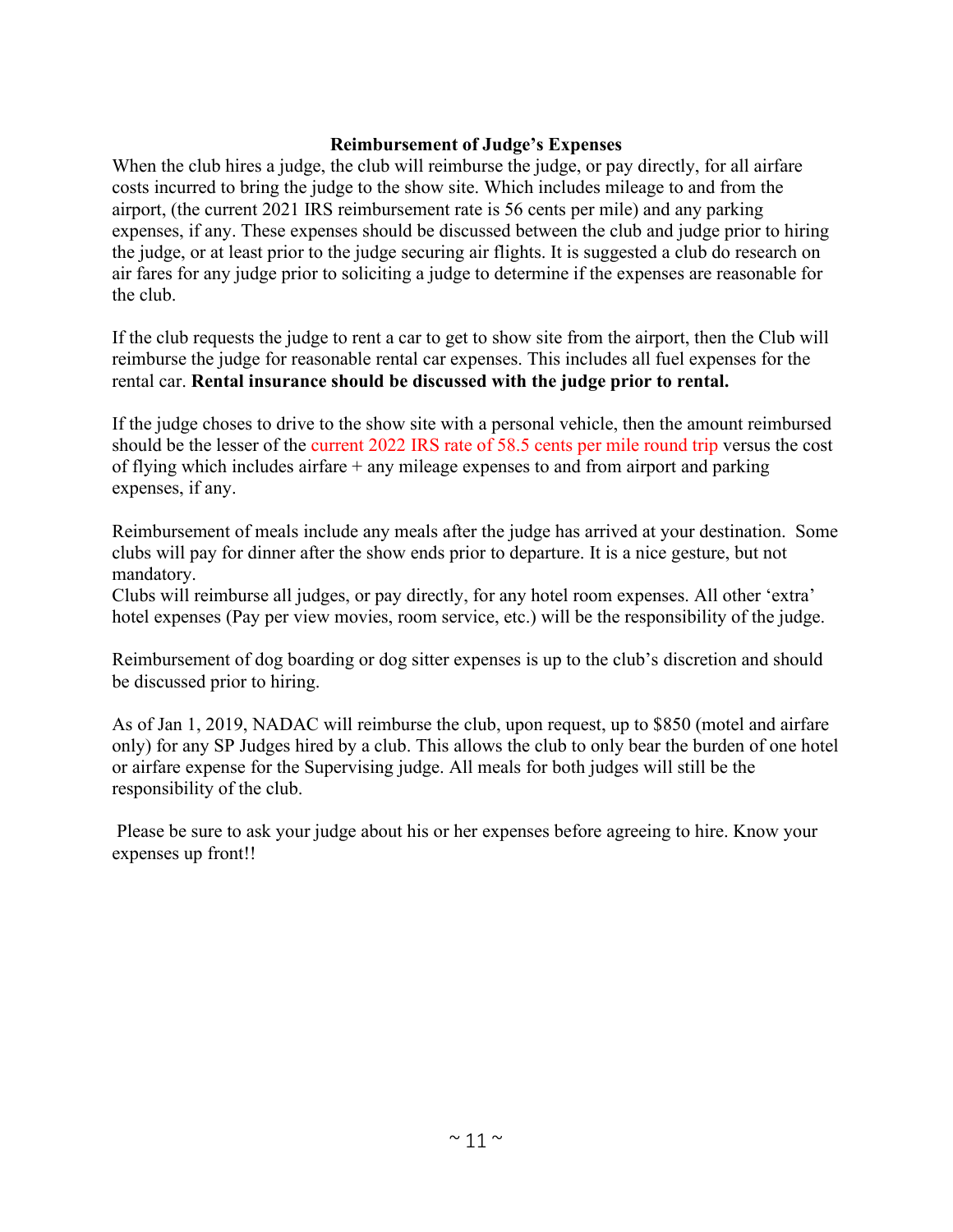# **Trial Officials:**

- 1. **Trial Chairperson**. The Trial Chairperson is to oversee and become involved in all aspects of the trial throughout the weekend
- 2. **Trial Secretary**. The Trial Secretary shall develop the premium and mail it and/or have it available to download for potential exhibitors. He/she is also responsible for the preparation of the show catalog and verification of the final show reports, which are sent to the NADAC office.
- 3. **Trial Committee**. The Trial Committee is comprised of club/group members and is the governing body for the trial. The Committee is responsible for the running of the trial including all matters other than those specifically set forth as responsibilities of the judge(s). The Trial Committee is responsible for the reporting of, and may be involved with the resolution of, any disciplinary issues that arise.
- 4. **NADAC approved Judge(s)**. The agility trial shall be officiated by one or more judges from the NADAC approved Judges List. The judge or supervising judge shall be responsible for finalizing each course before judging begins for each class. The judge or supervising judge shall be responsible for inspecting the equipment and verifying that it meets NADAC specifications and that the equipment is in safe condition for the trial. The judge or supervising judge is solely responsible for determining course yardages and for signaling faults. All decisions of the Judge or Supervising Judge shall be final.
- 5. **Timekeeper(s)**. There shall be an official timekeeper for each class offered at the trial. The timekeeper is responsible for timing each dog's performance and keeping an accurate and consistent accounting of the timekeeping for the class. A Timekeeper may not change during a jump height and preferably not during a class. It is strongly recommended that the Timer assist the Scribe by watching the judge for calls and relaying them to the Scribe. This way, the Scribe is free to take their eyes off the judge to locate the proper line in the catalog and to record faults.
- 6. **Scribe(s).** There shall be an official scribe for each class offered at the trial. The scribe's job shall be to closely observe the judge during each dog's run and mark any faults signaled by the judge during that dog's performance. Additionally, the scribe is to write down the dog's time.
- 7. **Gate Steward**. The gate steward's responsibility shall be to keep the dogs that are entered in each class in order and ready to run.
- 8. **Leash Runner**. The leash runner assists with the handler's collar and leads. He/she shall try to be sure that the handlers have removed their collars and leads and that those collars and leads are moved to an area close to the finish line, where they are available for the handlers at the end of each run. The leash runner may hand the leash to the exhibitor or place it on the dog for the handler. Leashes may be placed on a hanger, in a receptacle, or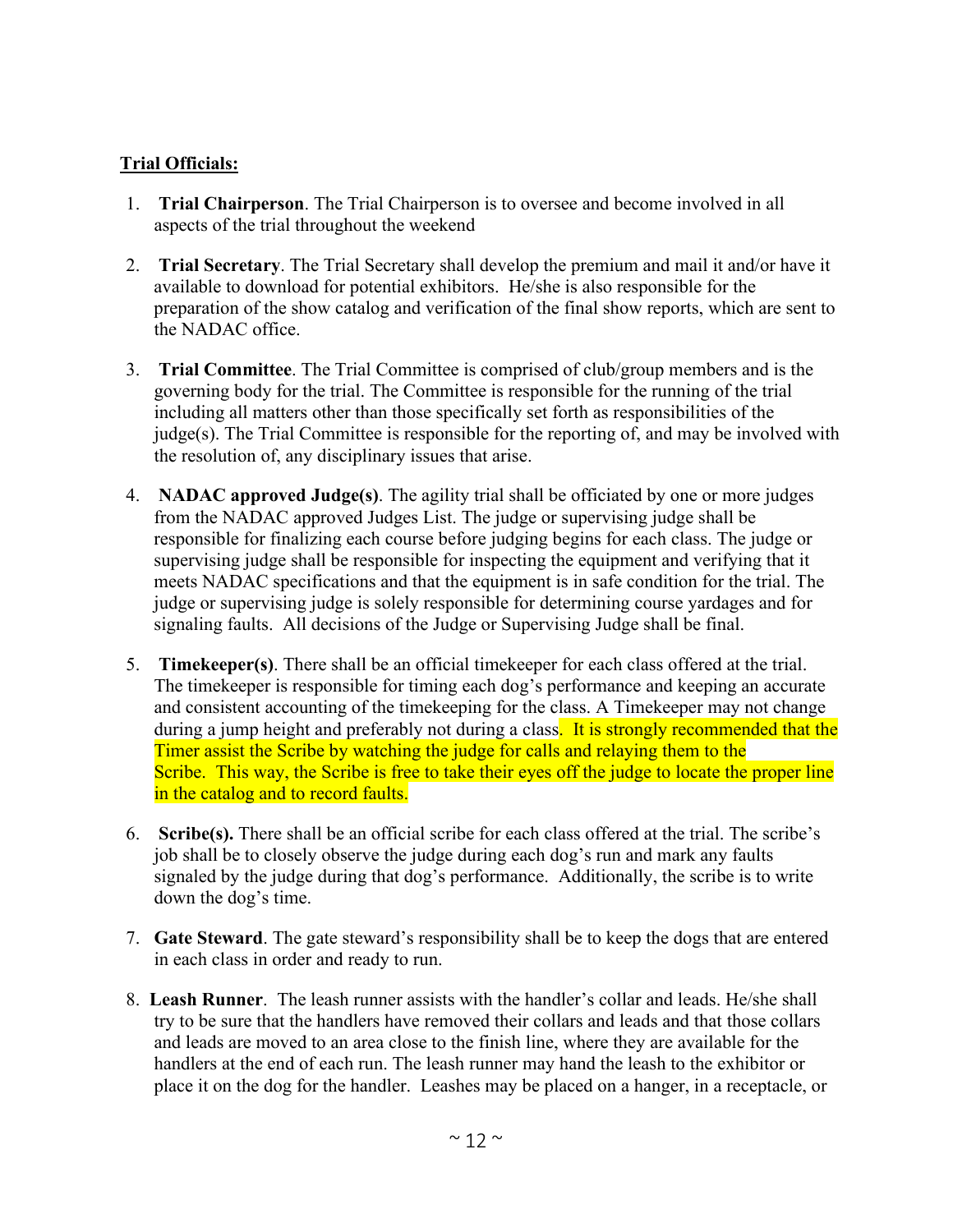on a chair. No one under the age of 12 years may fill the position of Leash Runner or Bar Setter.

- 9. **Trial Scorekeeper**. The trial scorekeeper (can also be trial secretary) shall be responsible for recording each dog's score into the official catalog. The scorekeeper shall also record the time faults, course faults, and total faults for each run in all classes. The scorekeeper shall calculate class placements for each jump height and record all qualifying rounds on the appropriate forms. The scorekeeper are also responsible for ensuring that the course distances and standard course times are recorded for each class and to ensure that scores are posted for exhibitors in a timely manner.
- 10. **Ring Stewards**. Ring stewards are responsible for helping to set new courses, set bars for jump height changes, straighten tunnels, and reset displaced poles. No one under the age of 12 yrs. May fill these positions.
- 11. **Course Builders**. The chief job of the course builders is to set the new course for each class. The course builders must set the course as closely as possible to the design submitted by the judge, without making personal interpretations or changes without explicit permission from the judge. SP-1 and SP-2 judges are required to set their own courses to be approved by the supervising judge of record.

NOTE: Judges are NOT to submit courses to the club/group in advance of the trial. The only exception is to e-mail the first course of the trial the preceding day so it can be set in advance.

NADAC is unique in its course design and philosophy. Judges are trained and instructed to adhere to the NADAC philosophy and not strictly the course map when setting courses. They are instructed to make it work, even if it necessitates having to deviate from the "picture on paper". Judges are to strive to adhere to the original course diagram and challenges as designed, but the course maps do not always exactly match what is laid out.

A copy of each course to be run on a given day may be posted at the trial site.

# **Acceptable Class Formats:**

# **General Rules**

- No more than two of any one class per day (Example Two rounds of Jumpers could be run in a day, but not three rounds)
- Format can change from day to day, but it MUST be noted in the premium. (Example Saturday can be double run and Sunday can be single run) \*
- No matter what format is chosen, format must be listed in the premium.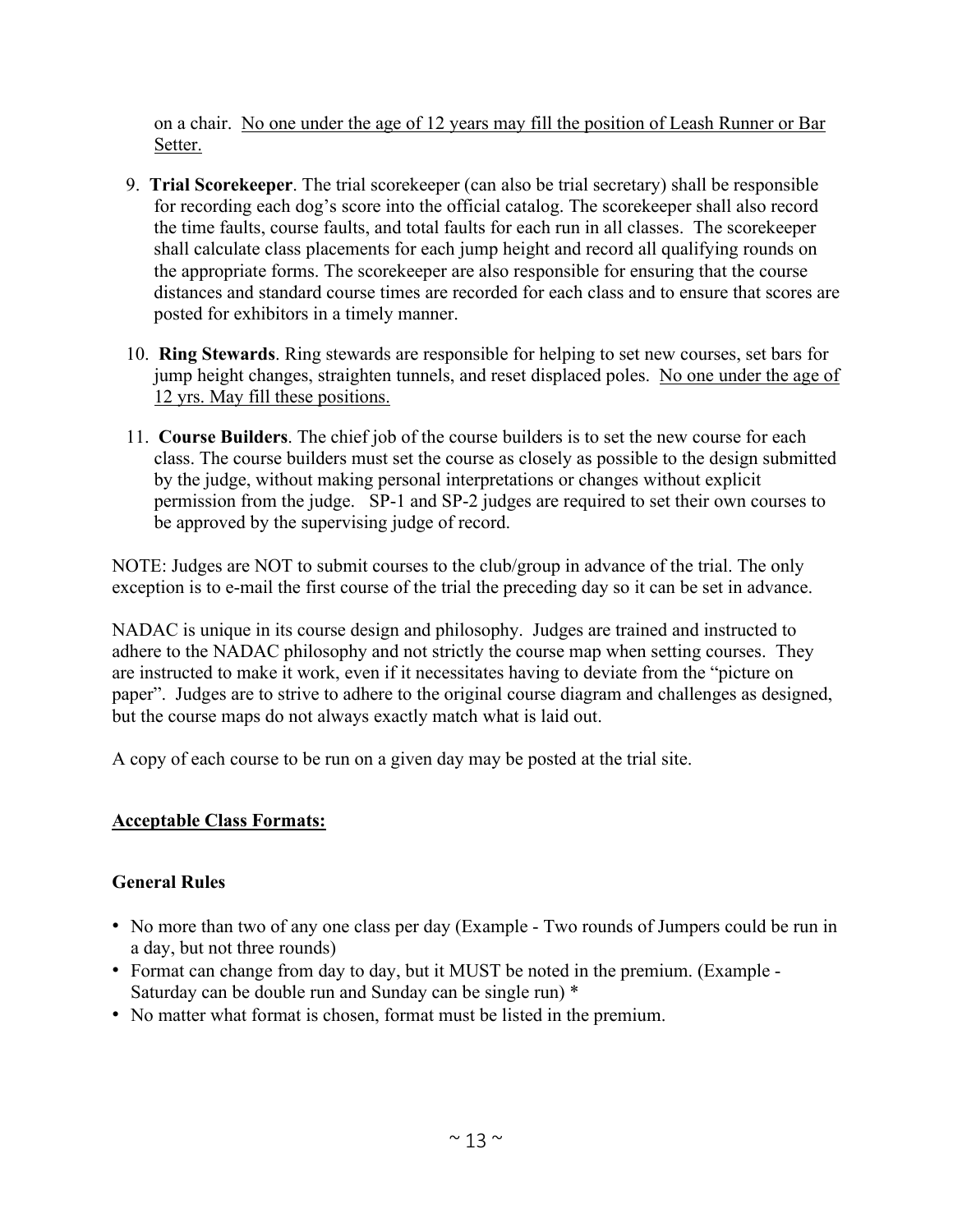# **Class Types**

#### **NATCH Classes**

Regular Jumpers Chances

#### **Games Classes**

Touch n' Go Tunnelers Weavers Grounders Gamblers

#### **Double Run Trials**

Per Day:

• No more than 8 rounds a day

Pick up to four rounds of NATCH classes. For example, a club could offer 2 rounds of Jumpers and 2 Rounds of Chances each day, or 2 Rounds of Regular and 2 Rounds of Jumpers each day, or 2 Regular and 2 Chances each day.

• The remaining rounds can be any mix of the Games classes, limit of 2 rds per class, up to the 8 round limit.

A club/group may opt to run any trial in the Double Run Format. It must be declared on the Trial Application and be clearly stated on the Premium.

Any class run more than one time during the weekend will be the same course, ran back to back, with no walk-through in between rounds.

Note….just because you may have a single run of a class and the rest are double runs, it is **NOT** a mixed trial. It is still a double run trial with a single run offered for a few classes. Please list all single and double runs in the Double Run column of your premium if you have a Double Run format trial.

| <b>Doube Run</b> | <b>Friday</b> | <b>Saturday</b> | <b>Sunday</b> |
|------------------|---------------|-----------------|---------------|
| Regular          | 2             | 2               |               |
| Chances          | $\mathcal{P}$ |                 |               |
| Jumpers          |               | $\mathcal{P}$   | $\mathcal{P}$ |
| <b>Tunnelers</b> | $\mathcal{L}$ |                 |               |
| Touchngo         |               | 2               |               |
| Weavers          | 2             |                 |               |
| Gamblers         |               |                 |               |
| Grounders        |               |                 |               |

#### **A Few Examples of Double Run Class Options**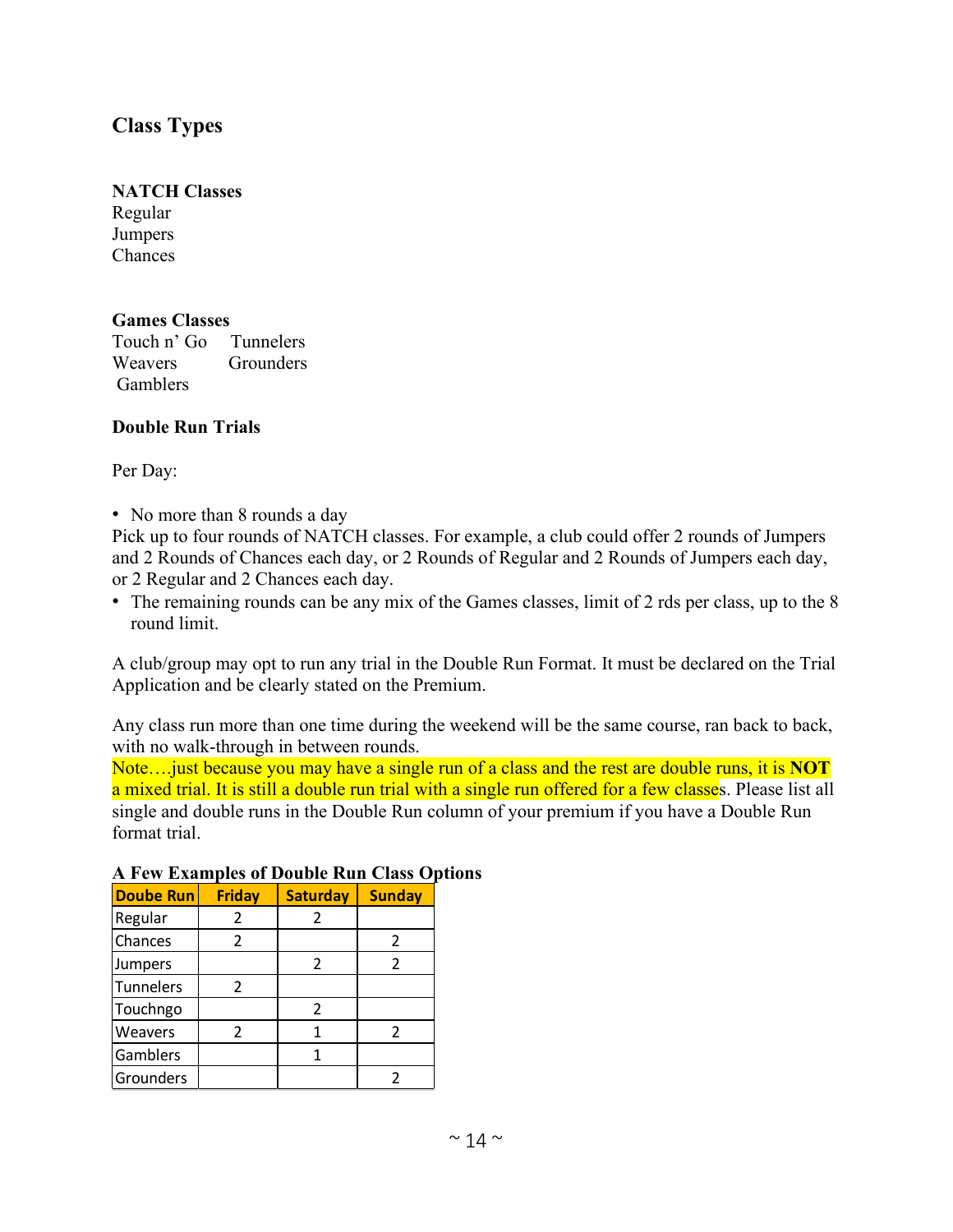## **Single Run Trials**

Per Day:

- No more than 7 classes a day
- You may pick up to four rounds of NATCH classes. For instance, you could run 2 Single Rounds of Regular (Run Round 1, reverse course, run Round 2), and 2 Single Rounds of Jumpers (each round must be a different course.) OR 2 Single Rounds of Chances, (each Round must be a different course).
- Another example could be 1 Round of Regular, 2 Single Rounds of Jumpers (each Round must be a different course), and 1 Round of Chances. OR 2 Rounds of Regular and one Round of Chances and one Round of Jumpers
- The remaining rounds can be any mix of the Games classes, limit of 2 rounds per class, up to the 7 round limit. Any class that has two rounds MUST be two separate courses.

| <b>Single Run</b> | <b>Friday</b> | <b>Saturday</b> | <b>Sunday</b> |
|-------------------|---------------|-----------------|---------------|
| Regular           | 2             | 2               |               |
| Chances           |               |                 |               |
| Jumpers           | 2             |                 | 2             |
| Tunnelers         |               |                 |               |
| Touchngo          |               |                 |               |
| Weavers           |               |                 |               |
| Gamblers          |               |                 |               |
| Grounders         |               |                 |               |

#### **A Few Examples of Single Run Class Options**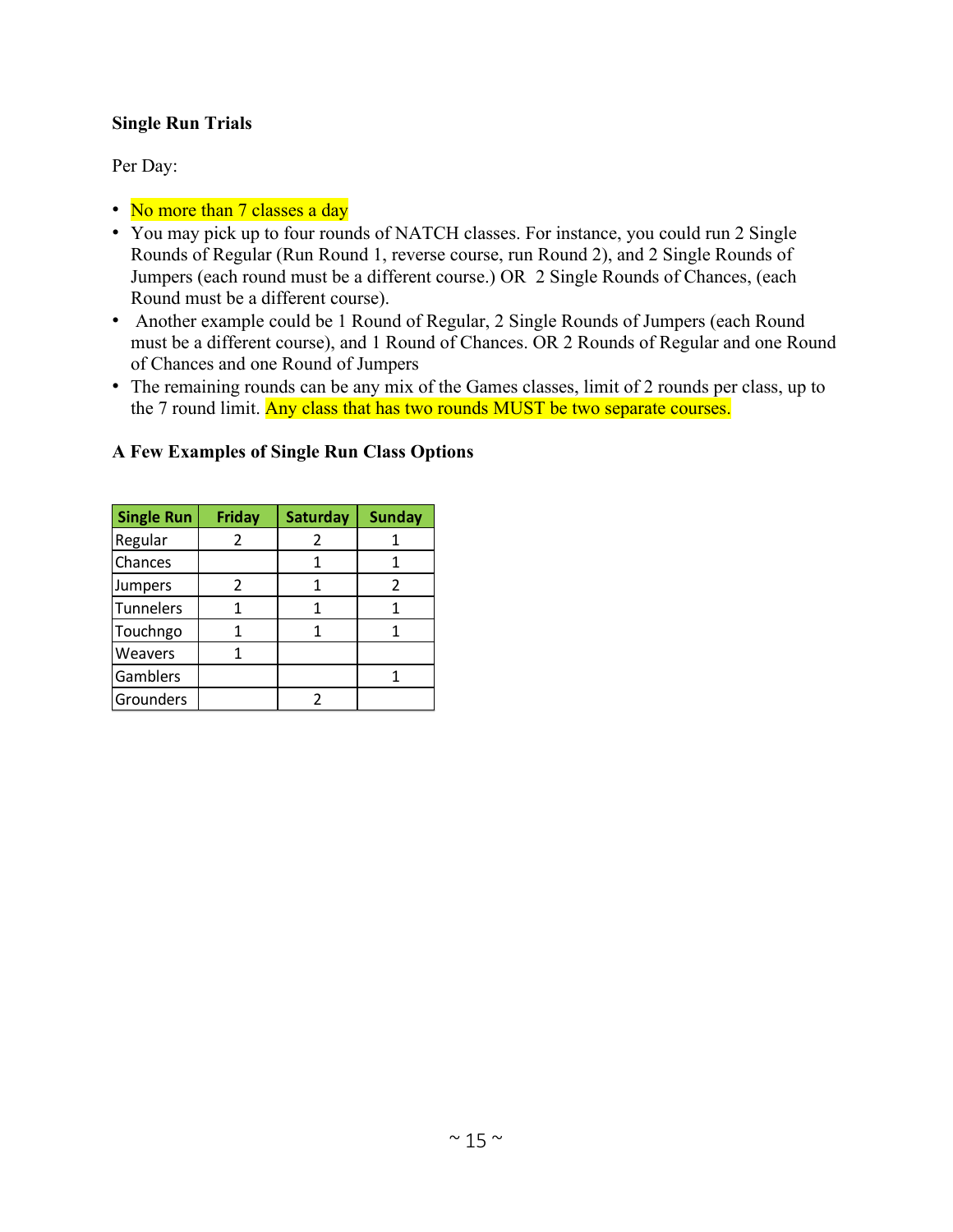## **Mixed Run Trials**

As of Jan 1, 2020, a club could offer a mixed format trial, where you combine both double run classes, and single run classes. For it to be a Mixed format trial, one class must be have two rounds of a class and it must be double run, and on the same day, there is also a class that has two single rounds. For example, 2 rounds of Weavers run as double run and 2 rounds of Regular, where the second round is the reversal. So Weavers is double run and Regular is two Single runs…hence a mixed trial.

So on your premium, the double runs will be listed in the double run column and the two rounds of Regular, would be listed in the Single run column. This lets the judge know how many courses they must make for your trial.

Note….just because you may have a single run of a class and the rest are double run classes, it is **NOT** a mixed trial. That is simple a double run format trial with a single run offered for one or more classes.

## Per Day:

- No more than 7 classes per day.
- Pick up to four rounds of NATCH Classes. For instance, you could run 2 rounds of Regular as a Single Run class (Run Round 1, and reverse Round 2), and then run Jumpers **OR** Chances as Double Run (Run Round 1, run Round 2, same course direction both times) **Or** you could offer two single rounds of Chances and Jumpers, and then offer a Double run of a games class.
- The remaining rounds can be any mix of the Games classes, with a limit of 2 rds per class, up to the 7 round limit per day.
- Note: At least one class per day must be double run and one class must have two rounds of single runs for it to be a Mixed Trial.

#### **A Few Examples of Mixed Class Options**

| <b>Single Run</b> | <b>Friday</b> | <b>Saturday</b> | <b>Sunday</b> |
|-------------------|---------------|-----------------|---------------|
| Regular           | 2             | 2               | 2             |
| Chances           |               |                 |               |
| Jumpers           |               | 2               |               |
| <b>Tunnelers</b>  | $\mathcal{P}$ |                 |               |
| Touchngo          |               |                 |               |
| Weavers           |               |                 |               |
| Gamblers          |               |                 |               |
| Grounders         |               |                 |               |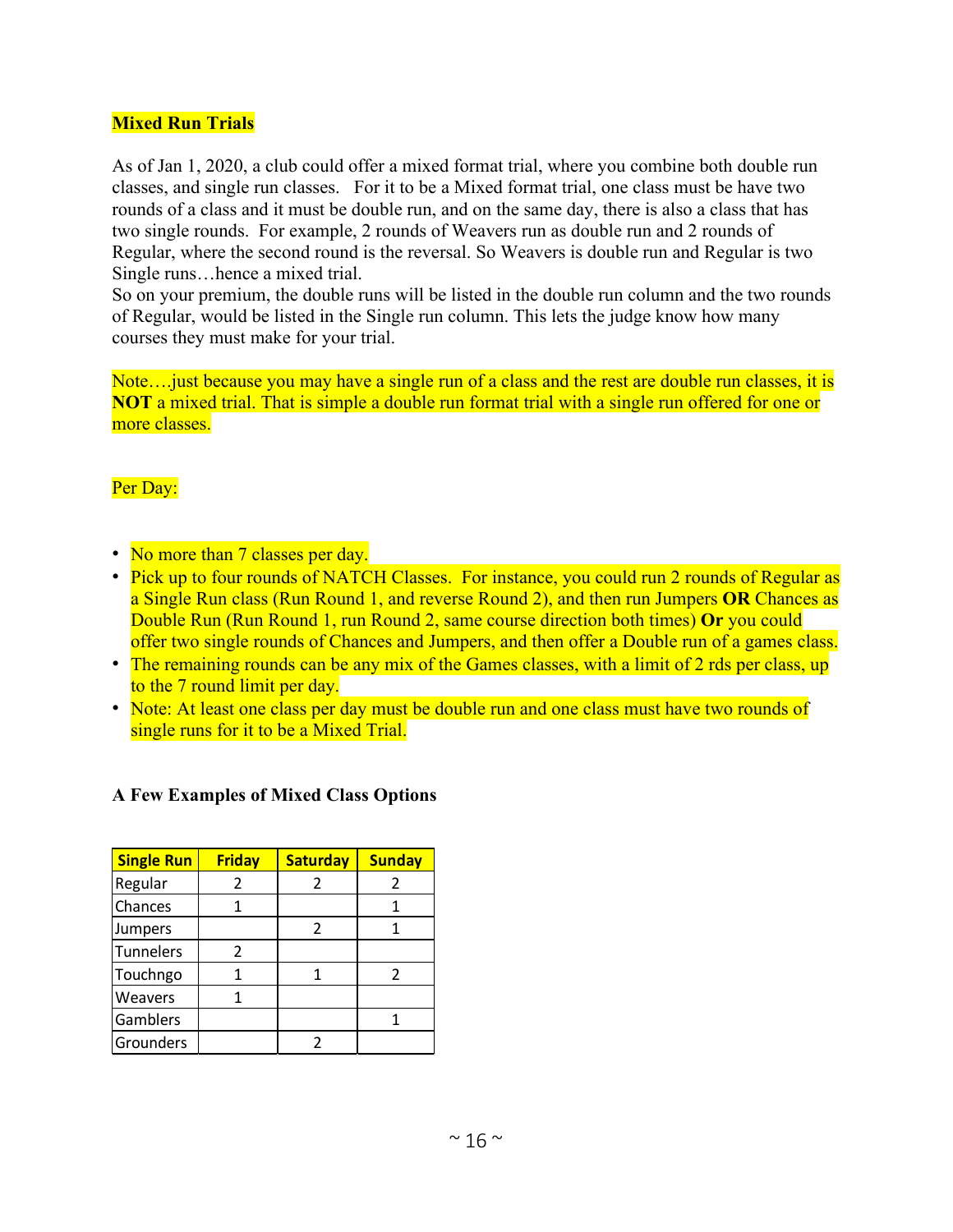## **Half Day Trials** (After 3pm only)

- No mixed format
- Double Run up to four classes
- Single Run up to three classes
- No NATCH Classes can be offered

## **Mid-Week Mini Trials**

- No Mixed Format
- Double Run Up to four classes
- Single Run Up to two classes
- No NATCH Classes can be offered.

If a Mid-Week Mini Trial is offered within 5 days of a weekend trial, no class that is offered at the weekend trial can be offered at the Mini trial and there must be a 24 hr/1 day break between the Mini Trial and the weekend trial.

Classes are restricted to Gamblers, Grounders, Touch N Go, Tunnelers, and Weavers. A maximum of two of the same class may be offered.

Judges are paid a minimum of \$150.00 per day. They are not required to adhere to the distance/time requirement. All other trial rules, requirements, policies, and restrictions apply.

## **Other Restrictions**

The class running order is ultimately the responsibility of the judge.

- Chances, Touch N Go, and Tunnelers are the only classes that can be set by the club to run in any order other than Elite-Open-Novice-Intro.
- Regular, Jumpers, Gamblers (no Intro), Grounders and Weavers must be set as Elite-Open-Novice-Intro. In the case of Regular, the order shall be EE-OO-NN-II. When Regular is last one day and first the next day, it is allowed to start with Intro on day 2, BUT the run order must be II-EE-OO-NN.
- No class order shall ever be set by a club that has a judge resetting any course. In other words, a class cannot run Elite-Open-Novice-Intro and then run the same course again for a second set of competitors as Elite-Open-Novice-Intro. Once a course is set, then all dogs that will be running that course must run.

Club/Groups may not offer more than 2 runs of the same class per day. For example, 3 runs of Jumpers cannot be offered on any one day.

If the judge of record for a weekend trial is unable to arrive in time for Friday classes, the club/group may hire a local judge to judge Friday (Maximum of 1-4 runs  $= a \frac{1}{2}$  day extension of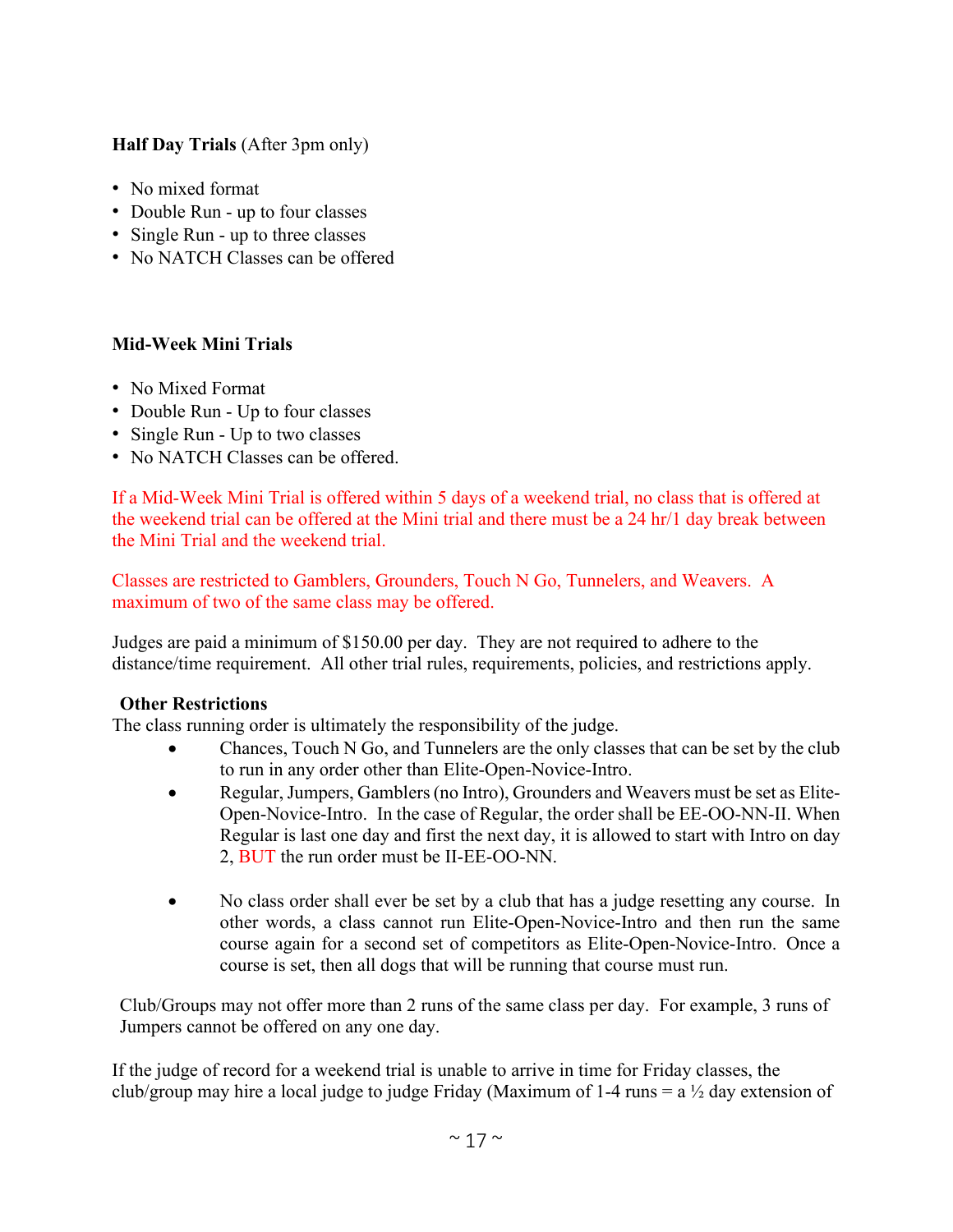a 2-day trial) classes only. Judges are paid a minimum of \$150.00 for a half day. They are not required to adhere to the distance/time requirement. All other trial rules, requirements, policies, and restrictions apply.

On a major holiday weekend, club/groups may offer classes on a Monday. Recognized holidays are: New Year's, Memorial Weekend, 4th of July, and Labor Day weekends.

Clubs should submit to NADAC a completed online Application to Host aTrial form. The ring size shall be given, along with a description of any surface changes within the ring, and any trees or other possible obstructions that the NADAC Office will need to know for the purposes of course design. Please be sure to indicate the dimensions of the actual, useable ring space.

If the judge(s) agrees, clubs may offer 500 runs per day, either jumping or non-jumping classes.

There is a \$5.00 per run fine for any runs taken by the club over and above the allowed entry limits. If it appears as though your trial will over fill, please contact the NADAC Office at [support@nadac.com](mailto:support@nadac.com).

# **Premium List:**

# PREMIUM AND ENTRY FORM - REQUIRED INFORMATION

**All premiums must use the NADAC Trial Premium Template**. The Trial Premium template may be found under the Club Resources tab on the NADAC website. Look under the Hosting a Trial area. Click on it to download the fillable Word doc.

Club/groups are required to submit a draft copy of their premium to the NADAC office for approval PRIOR to being posted or mailed to exhibitors. The premium should be sent as an email attachment to [support@nadac.com](mailto:support@nadac.com) for approval, and **must** be submitted at least eight (8) weeks in advance of the trial date.

## The subject line of your e-mail should include the club name and the month of your trial.

The location, judge, classes, etc. should match what the Club/group submitted with their application form. If a change must be made, it should be done prior to submitting the premium.

Be sure to double check the "Calendar of Events" located on the NADAC web site at [www.nadac.com](http://www.nadac.com/) under the Train and Play tab, to ensure that the information on the Calendar matches your premium prior to submitting the premium for review.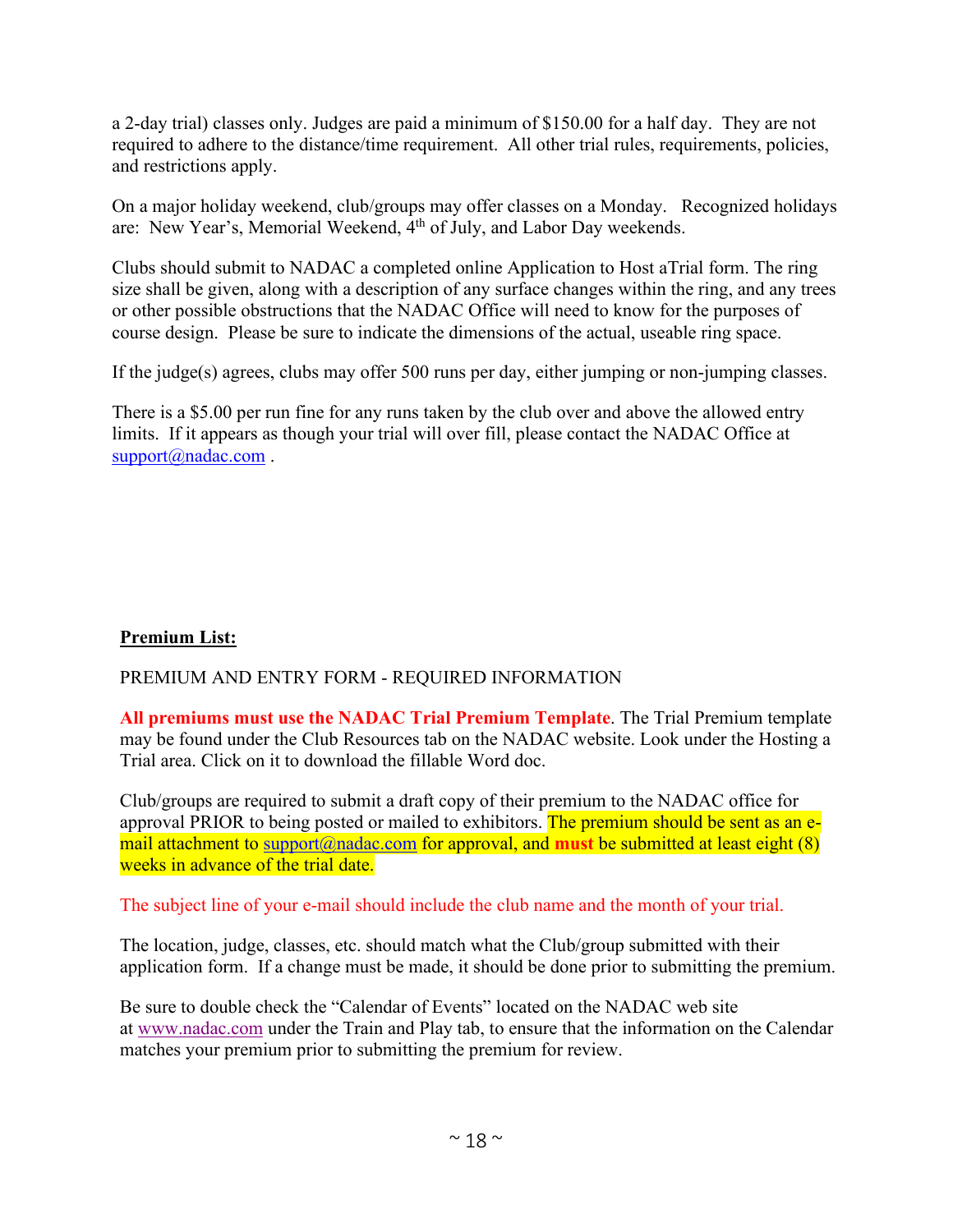If there is a discrepancy between the Premium and the Calendar, your premium will be returned and will need to be resubmitted when everything is complete and correct

The PREMIUM shall include the following information:

1. The name of the host club/group, and NADAC as the sanctioning organization.

2. NADAC logo/Club/Group logo should appear on the cover page.

3. The date and location of the trial. It is recommended that the premium include the County in which the trial is to take place as well as GPS coordinates.

4. The names of the Judges, their town and state. Judges must be approved by NADAC prior to submission of the premium for review.

- 5. The names of the supervising judge (if applicable)
- 6. A description of the ring surface. (grass, grass/dirt, sand, matting over concrete, bark, etc.)
- 7. A description of contact surface. For example: rubberized or sanded, with or without slats.

NADAC is currently allowing clubs to use Slatted contacts with the following stipulations:

- 1) The slats must be low profile, rounded and rubber coated
- 2) The club must state the slatted contacts are being used in their premium
- 3) The club will NOT be eligible to host a Regional with slatted contacts
- 4) **The club will post the following in their premium as an informational section.**

"The trial you are entering is using slatted contacts. For many years slats have NOT been used in NADAC trials. The reasons for this is, with the lowered height of the NADAC A-frame and the advent of rubber coated equipment, NADAC found that slats became entirely useless in the sport. As the dogs had more than enough grip with the rubber coatings. NADAC was the first organization to use rubber contacts, and we feel that the removal of slats was the correct and logical next move. The reason we are allowing slats is to encourage new clubs to try NADAC, this way they do not have to purchase a specific set of equipment for NADAC. And to help struggling clubs who can't afford the NADAC spec contacts. The new generation of slats are not a danger to dogs like the old generation was, so while they are not needed for dogs competing in NADAC, it won't hurt to have them either. It should be noted that any Regional or Championship event that you attend with NADAC will be using non slatted contacts."

8. A list of all classes offered each day. The classes must match the classes requested on the application form submitted to NADAC.

9. Regardless, if you are having a Double Run, Single Run or Mixed Trial format, it must be clear on the front page.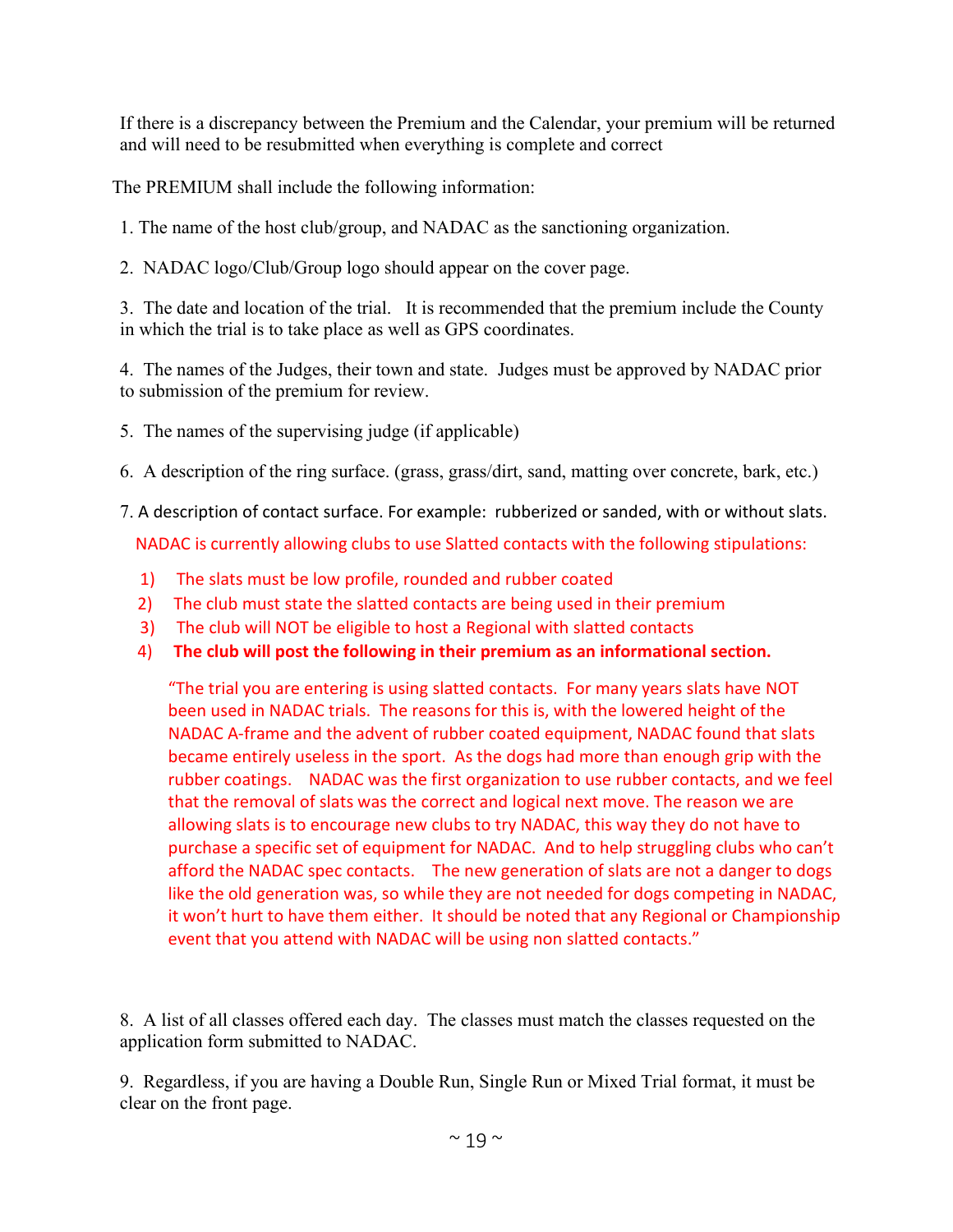- 10. A listing of entry fees.
- 11. A statement either allowing weekend move-ups or not.
- 12. A description of awards as follows:

# **AWARDS NOTICE in premium:**

Placements ribbons will be awarded to at least third place in each jump height for each class, in each category, except Chances which is a pass/fail class. A purple qualifying ribbon shall be given for each qualifying round in each class.

Additional awards information specific to your club/area may be added at the bottom of this section.

12. A Notice to Exhibitors as follows:

# **NOTICE TO EXHIBITORS in premium**

Below is a brief summary of NADAC rules. Please refer to [www.nadac.com](http://www.nadac.com/) for a full explanation of all NADAC rules and up to date information.

Please note that NADAC trials should provide a safe and fun environment for both exhibitors and their dogs.

Aggressive dogs will not be tolerated and will be excused from the trial.

The show committee has the right to refuse any entry. Anyone not currently in good standing with NADAC will not be allowed to enter this trial.

Exhibitors, through submission of entry, acknowledge that they are knowledgeable of NADAC rules and regulations, and agree to abide by all rules in effect at the time of this trial.

No entry fee will be refunded if the trial cannot open or be completed by reasons of riots, civil disturbances, fire, acts of God, public emergency, an act of a public enemy, or any other cause beyond the control of the organizing committee.

Checks not honored by the bank do not constitute a valid entry fee. There be a \$25.00 service charge for bank returned checks.

\*\*Dog must be registered and have a valid registration number before entries will be accepted. https://www.nadac.com/register-your-dog/

 A copy of the current Exhibitors Handbook may be downloaded free from the NADAC web site: [www.nadac.com](http://www.nadac.com/)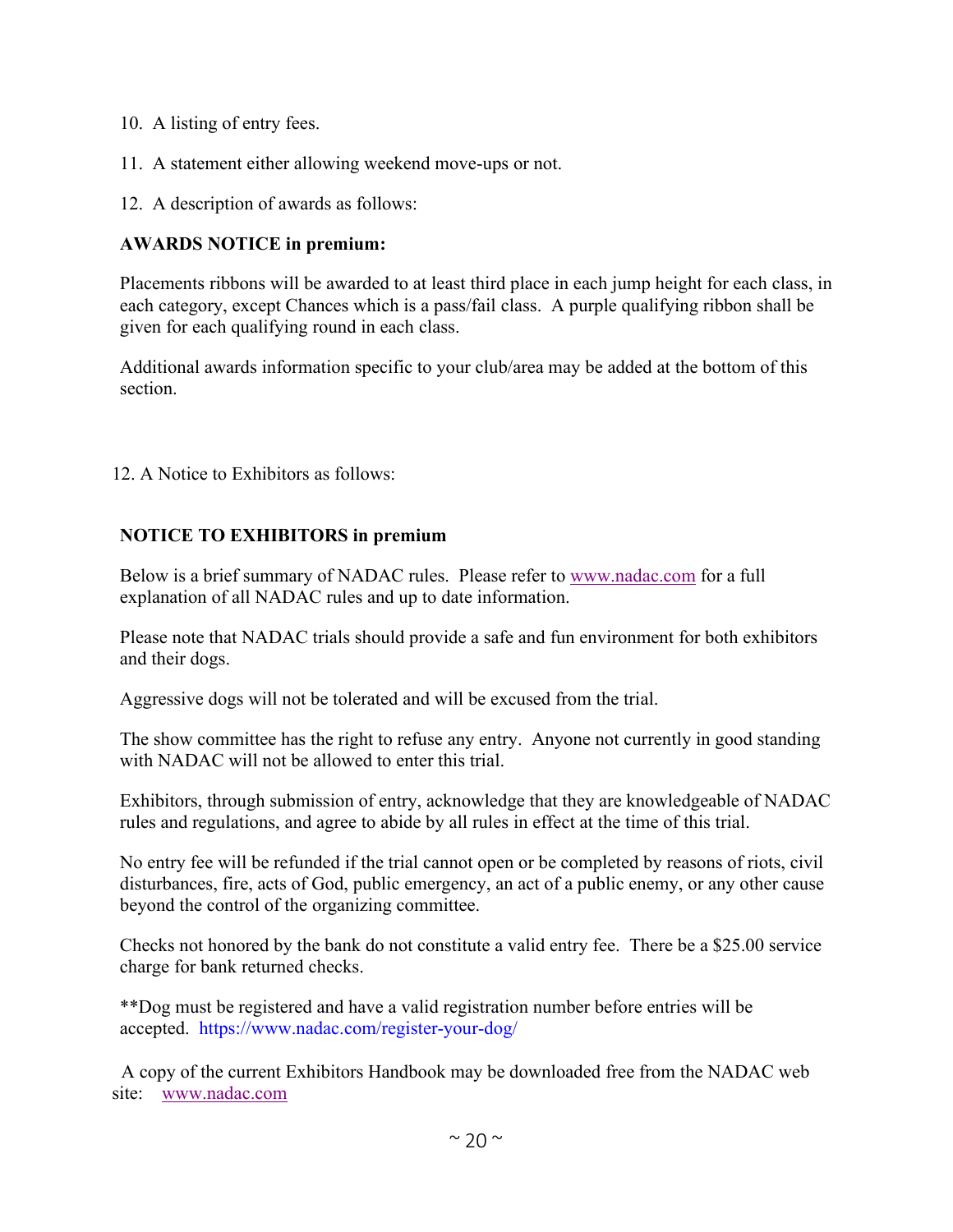# **The Entry Form – REQUIRED INFORMATION:**

An official entry form shall be included that contains a disclaimer to be signed by the exhibitor. The entry form must be completed, dated and signed by the exhibitor. The entry will not be considered acceptable until all information has been completed and the entry form has been returned with the proper entry fees. (Exhibitors, through submission of entry, acknowledge that they are knowledgeable of NADAC rules and regulations, as explained in the current Exhibitors Handbook, and agree to abide by all rules in effect at the time of this trial.)

- CATEGORY: Choice of Proficient or Skilled for the weekend.

Note: When entering the Skilled Category, all dogs must jump 4" lower than their Proficient, Standard Division jump height requires.

- DIVISIONS:

For all classes: Standard, Veteran Dog, Veteran Handler, and Junior Handler

- JUMP HEIGHT TABLE:

Below is an example of a jump height table for an entry form. There are other ways to list the information that are equally acceptable.

Circle Category for the weekend: Skilled or Proficient

Please indicate the Jump Height you actually want your dog to jump:

| Proficient Standard Division Jump Height: | 8              | 12             | 16  | 20  |
|-------------------------------------------|----------------|----------------|-----|-----|
| Proficient Vet/JH/VH Jump Height:         |                | $4 \t 8 \t 12$ |     | -16 |
| Skilled Standard Division Jump Height:    | $\overline{4}$ | 8 12           |     | -16 |
| Skilled Vet/JH/VH Jump Height:            | 4              | 8              | -12 |     |

Note: There is no 20" height group in the Skilled Category

# **Premium and Entry Form - OPTIONAL INFORMATION**

Each section of interest must be copied and pasted in its entirety.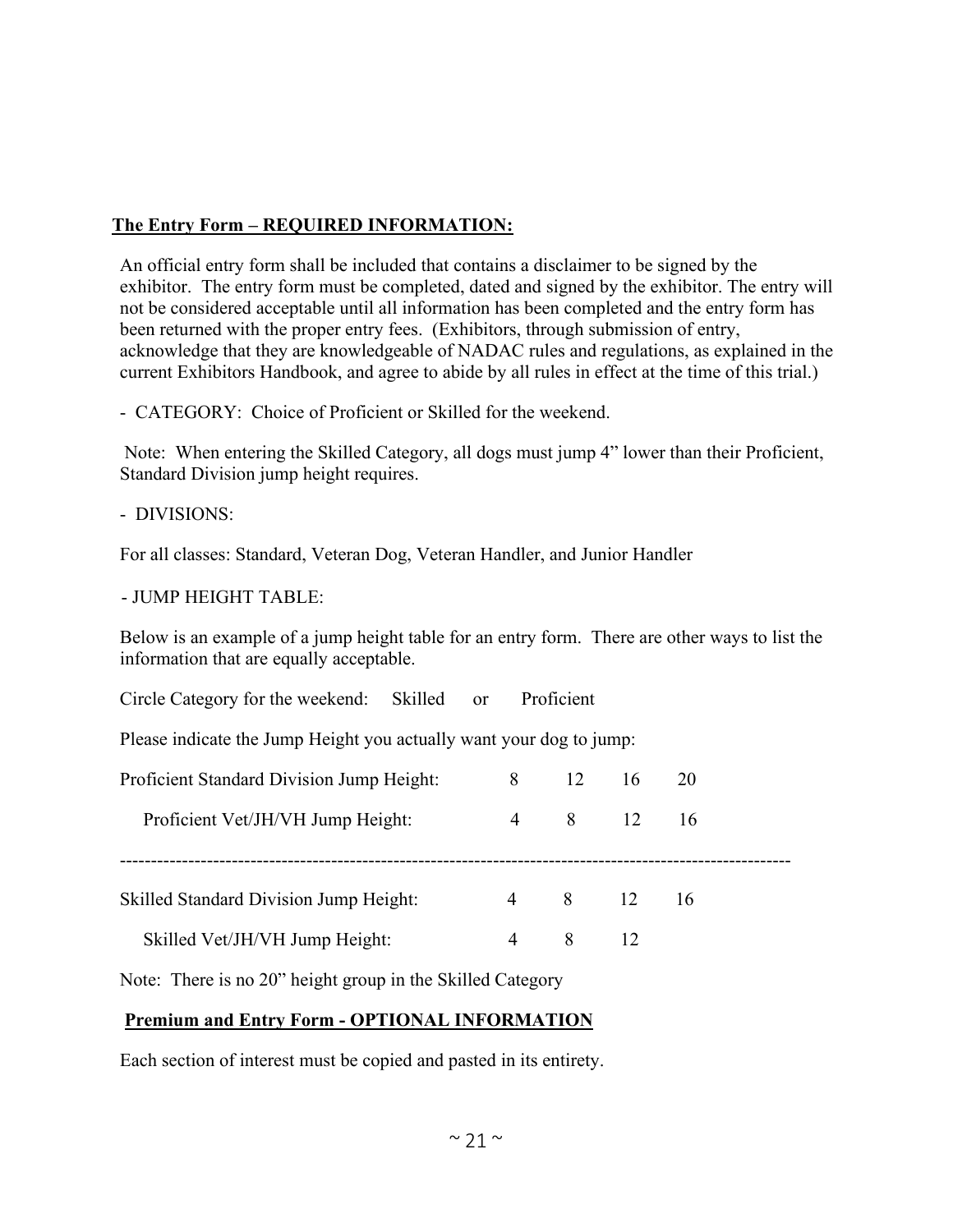#### **Measuring:**

Measurement forms may be obtained at:

<https://www.nadac.com/WPsite/wp-content/uploads/2021/01/HeightCardFormToday.pdf>

Dogs which require measuring:

Dogs in the Proficient Category, Novice, Open or Elite jumping 4", 8", 12" or 16"

Dogs which do not need to be measured:

 Dogs jumping 16" in the Veteran or Junior Handler Division Dogs jumping 20" Dogs in the Skilled Category Dogs with a permanent height card Dogs listed on the Height Exemption List

#### **Jump Heights:**

There are four Standard Division-Proficient jump heights: 8", 12", 16", 20". There are four Standard Division-Skilled jump heights: 4", 8", 12", and 16". There are four jump heights for the Veterans and Junior Handler divisions: 4", 8", 12", and 16". Please see the NADAC Rulebook for the full jump height table.

Jump Height Exemptions:

Dogs listed on the Jump Height Exemption list are not required to be measured Dogs in the following list of breeds may jump 4" lower than they would normally jump as determined by their measurement. The "breed exemption" jump height becomes their accepted Standard division jump height. For example, if a Corgi were to measure into the 12" jump height group, they are allowed to enter the 8" Standard division jump height group. However, the breed exemption may NOT be used to enter a dog at the 4" height unless they are entered in the Veterans or JH divisions or the Skilled category.

| Am. Staffordshire Terrier | Cav King Charles       | Petite Basset                     |
|---------------------------|------------------------|-----------------------------------|
|                           | Spaniel                | Griffon Vendeen                   |
| <b>Australian Terrier</b> | Clumber Spaniel        | Pug                               |
| <b>Basset Hound</b>       | Dachshund              | <b>Scottish Terrier</b>           |
| <b>Bulldog</b>            | French Bulldog         | Sealyham Terrier                  |
| <b>Bull Terrier</b>       | Glen of Imaal Terrier  | <b>Staffordshire Bull Terrier</b> |
| Cairn Terrier             | Miniature Bull Terrier | Swedish Valhund                   |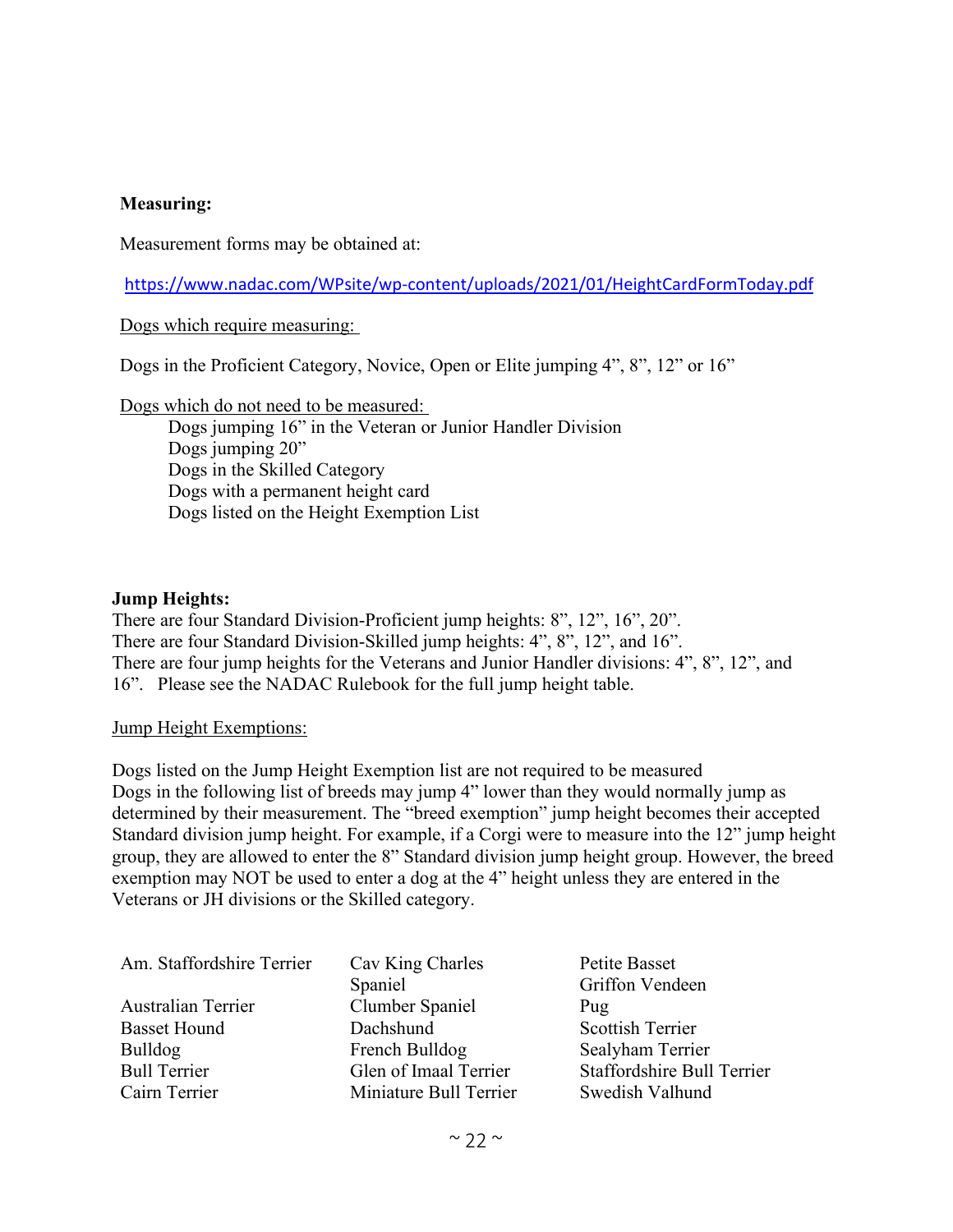Cardigan Welsh Corgi Pembroke Welsh Corgi West Highland White Terrier

Mixed breed dogs displaying physical characteristics of any of the above listed dogs, and giant breed dogs may apply for a height exemption. Requests are considered on an individual basis. Two pictures of the dog standing, front and side, as well as a letter of request with verification of height/weight are required when applying for a jump height exemption. It is believed that, at all times, handlers will enter their dogs at the appropriate heights, using sound ethics and good sportsmanship. This height exception is for the health and well-being of the dog, not to give one dog a competitive edge over another dog. NADAC assumes that any handler who enters a dog at a lower height has done so to maintain the longevity and good health of their canine companion.

## **NADAC Obstacles:**

The following obstacles are allowed at NADAC agility trials:

Dog Walk, A-Frame, Weave Poles, Jumps, Open Tunnels, Hoops, and Barrels.

Please Note:

A minimum of 8 tunnels are required when offering Tunnelers, Touch N Go or Weavers (8-10 are recommended, ideally  $8 \text{ (a)} 15$ ' lengths,  $1 \text{ (a)} 20$ ' length and  $1 \text{ (a)} 10$ ' length). Tunnels must be of a 4" pitch.

A minimum of 2 sets of long weave poles, both of which can be divided into two sets of six poles

A minimum of 6 hoops are required when hosting a trial.

A minimum of 15 hoops are required when offering Grounders

When hosting a two-ring trial, clubs must have sufficient equipment for both rings

## **Guidelines for Agility Equipment:**

All obstacles used in NADAC-sanctioned competitions must meet NADAC specifications. Obstacles must be constructed to be safe and reliable when used by the smallest or the largest of dogs expected to train or compete on that equipment. Equipment builders should always have safety as the primary concern when constructing equipment.

## **Contact Obstacles:**

Contact obstacles should always provide a non-slip surface that provides good traction for the dogs without being so rough as to damage the dog's pads. Surfaces must be maintained on a regular basis so that dogs will not slip when performing these obstacles.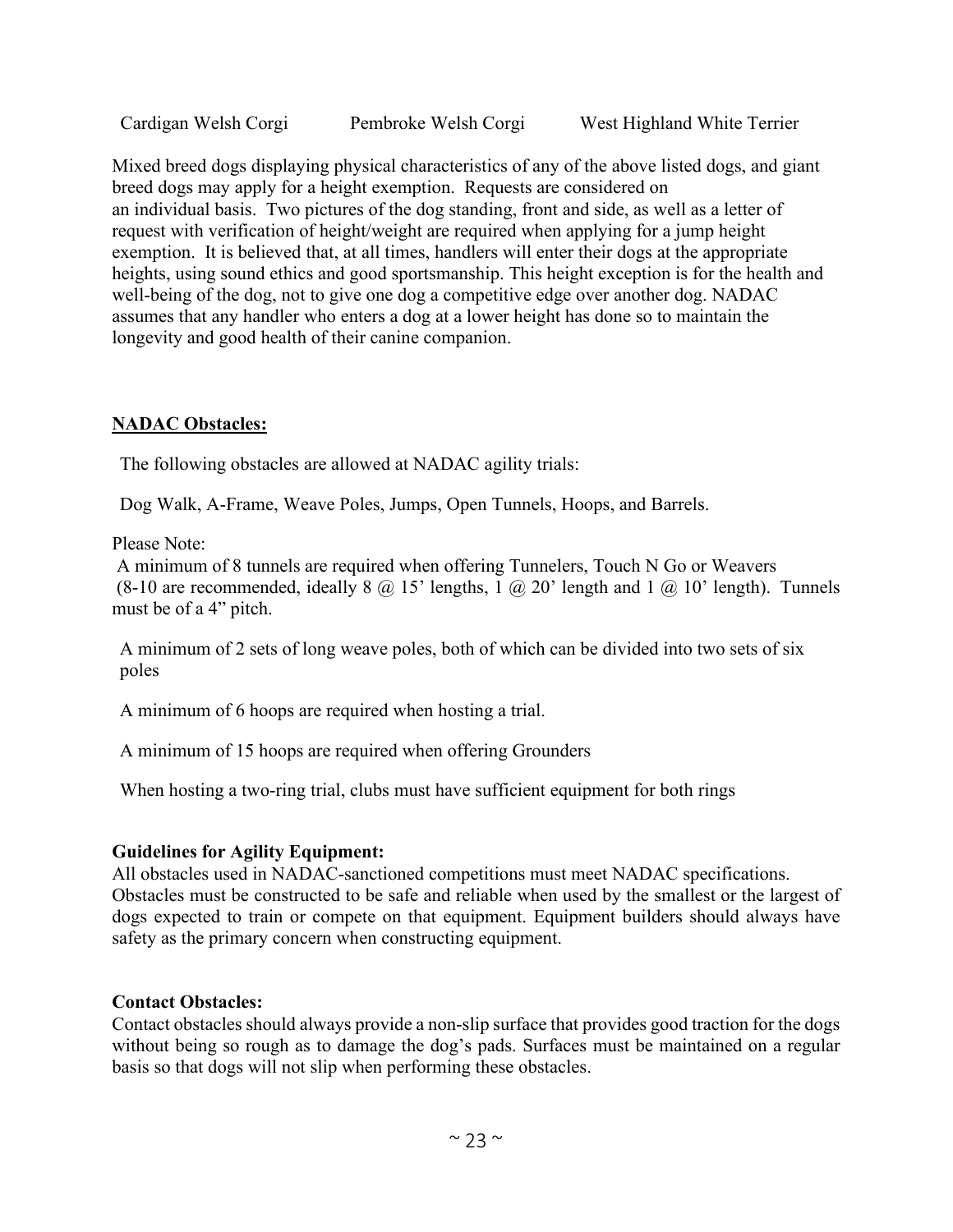Most equipment builders have found that products such as Skid-Free, No-Skid, Skid-Tex, Deck-Tec, or other such products will provide a better traction surface than using a large, coarse sand mixture. Most of these products, when mixed heavily with paint, will provide a non-slip surface that also works well when wet.

Rubber surfacing is highly recommended but MUST be approved by NADAC.

All contact zones must have a clear line of demarcation 42" from the bottom of the ramp. This may be done by painting the lower 42" with yellow paint or applying a minimum of a 1" white line at the 42" point on the contact ramp. Slats are not allowed on the contact equipment.

The following table lists the heights of each of the contact obstacles, along with the widths and lengths of the ramps of each of those obstacles. Also listed is the length of the contact zone for each obstacle.

|          | Ramp Length       | Ramp Width                                                                                                            | Height       | <b>Contact Zone</b> |
|----------|-------------------|-----------------------------------------------------------------------------------------------------------------------|--------------|---------------------|
| A-frame  | $8'$ or 9'        | Entirely 3'wide -or- $\vert$ 4'8" for 8' ramps<br>top is $3'$ and bottom $\left[5'\right]$ for 9' ramps<br>is 4' wide |              | 42 inches           |
| Dog Walk | $11'6''$ to $12'$ | $\begin{bmatrix} 11.25" \text{ to } 12" \\ (12" \text{ recommended}) \end{bmatrix}$                                   | 46" to $50"$ | 42 inches           |

## **Weave Poles:**

Weave Poles shall be of rigid construction, 24" from center to center.

The base of the weave poles shall be no more than 1/2" in height and no more than 2" in width. There shall be no rough or protruding edges along the base of the weave poles, nor any bolts or nuts in an area which a dog may step on while weaving. Consideration should be taken for the many sizes of dogs which will be using the weave poles. The base should have a non-slip surface. The weave poles shall be 41"-48" in height. The width of the poles shall be 1" outside diameter.

The supports (feet) should be offset so that the dog's path never crosses over a support leg and are to be of sufficient length (16-18") to support the poles without staking. Weave poles must be free standing. They are not allowed to be staked.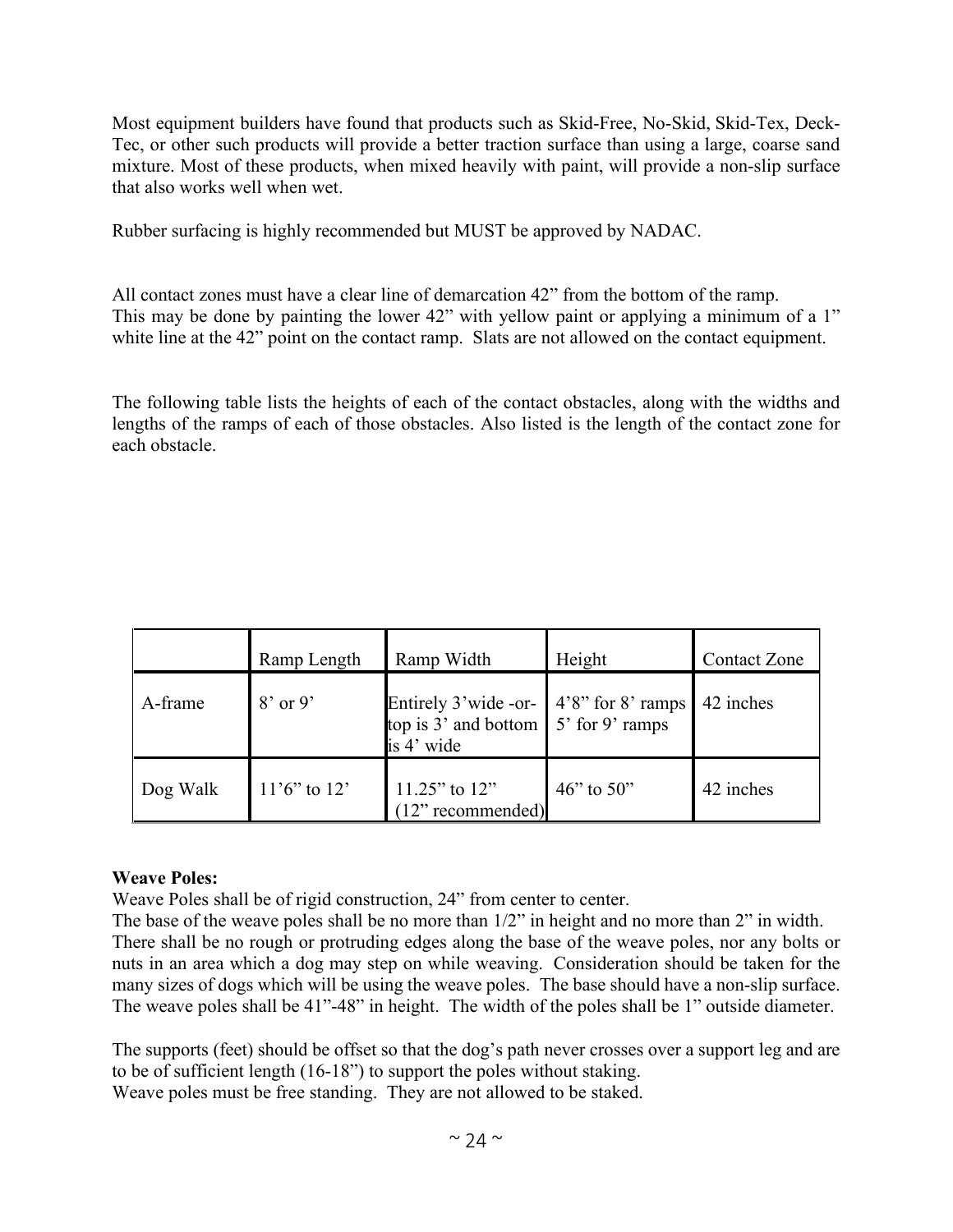#### **Open Tunnel:**

The diameter (opening/exit) of the open tunnel shall be approximately 24". The length shall be no less than 10' and no more than 20'. Tunnels should be of a 4" pitch. Tunnels not in good repair, those with holes, loose threads, or do not stay open with tunnel holders (i.e. the openings collapse frequently and easily) should not be used because they pose a safety hazard to the dogs.

#### **Tunnel Holders:**

NADAC recommends saddle bag type tunnel holders be used for all NADAC classes. Twenty pounds of sand or three gallons of water in each bag has proven to be sufficient to hold tunnels in place. If sand is used, it is recommended that it be disbursed into individual zip lock baggies and then inserted into the tunnel bag. Tunnel Snugglers, "Omega" holders, or holders with flat plates and straps are acceptable.

Bungee cords or chains are not allowed. Metal "cradle" type tunnel holders are not allowed.

#### **Non-Winged Jumps:**

All jumps are to be 4' to 5' wide with uprights a minimum of 32" high and adjustable for the jump heights: 4", 8", 12", 16", and 20".

Bars must be easily displaceable, and may be made of wood, plastic or PVC. There shall be a minimum diameter of <sup>3</sup>/4<sup>2</sup> for jump bars. Jump supports may be constructed of any solid material.

#### **Winged Jumps:**

The same specifications as above apply, with the addition of side wings or other support standards. Wings should be free of sharp or hazardous edges and shall be a minimum of 6" to 12" higher than the highest jump height to be used.

One bar per jump is required for all winged and non-winged jumps. (Two bars are to be used if there is no cross bar/support between the uprights)

#### **Hoops:**

Please refer to the NADAC Forum area under General Discussion for pictures and descriptions of NADAC's hoop design.

The arch design is preferred. http://www.nadac.com/forum/index.php?topic=6687.0

#### **Barrels:**

Soft, pop-up or rigid barrels may be used. 22-28" across and 24-42" high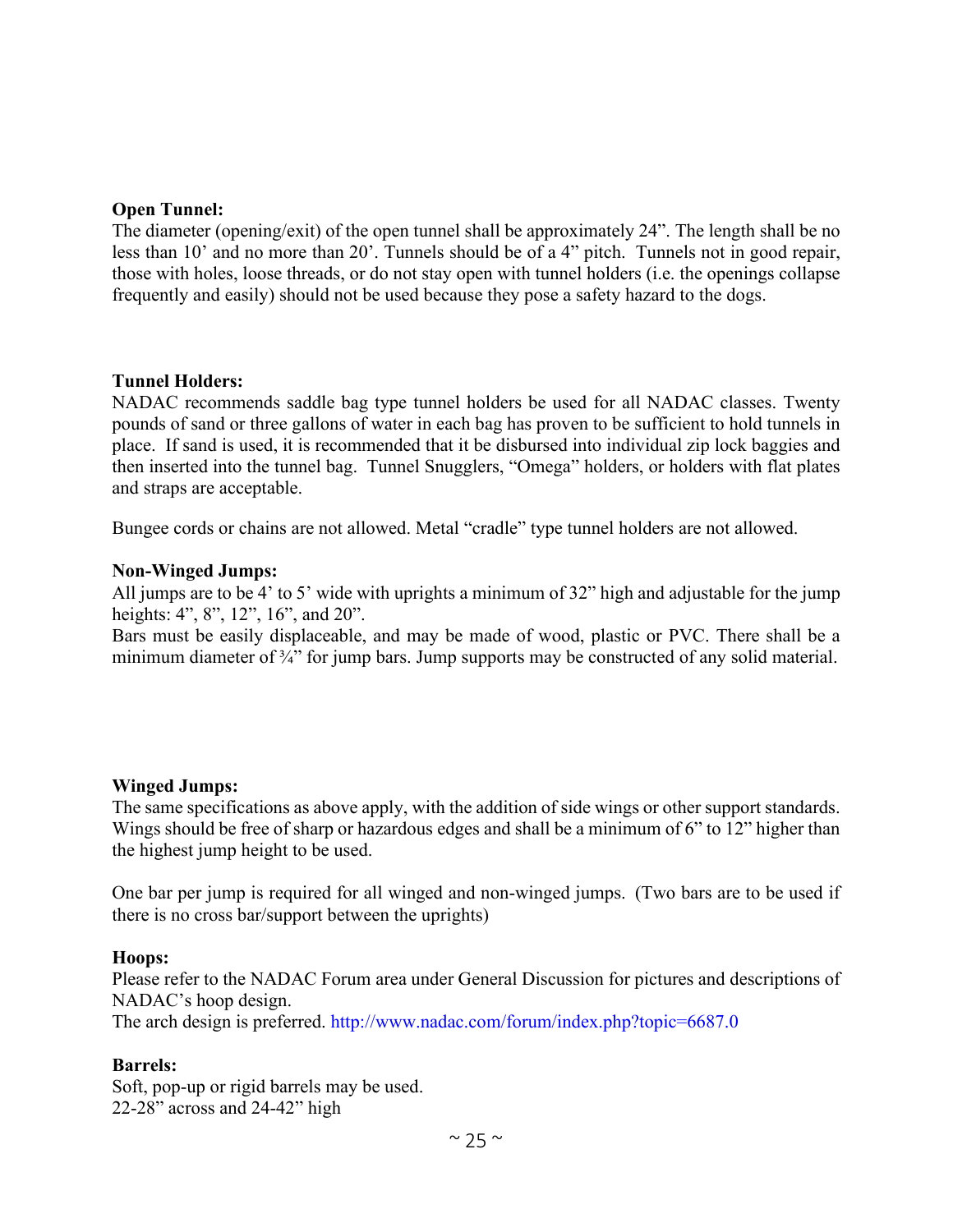## **Categories:**

Each class will be split into two categories, Proficient and Skilled. A dog may only be entered in ONE category per weekend. The dog must be entered in all Proficient or all Skilled categories for all classes entered on a particular weekend.

In the Proficient Category, dogs must jump their measured jump height per the current jump height table. With the exception of Regular Agility, runs in Proficient must be clean, with no course faults or time faults, in order to qualify. In the Regular Agility class the run may receive a 5-point qualifier if the total number of faults (time or course faults) are 5 or fewer.

There are four Standard Division-Proficient jump heights: 8", 12", 16", 20".

In the Skilled Category, exhibitors MUST jump their dog one jump height lower than they are required to jump in the Standard Division in the Proficient Category. There are four Standard Division-Skilled jump heights: 4", 8", 12", and 16".

For example, a dog who measures to jump 20" in the Standard division, Proficient category, must jump 16" in the Standard division, Skilled category and will receive the benefit of the additional time allotted to the 16" dogs. If this same dog is also a Veteran, or is handled by a Veteran/Disabled Handler or Junior Handler, he may enter the Veteran or JH Division and jump another 4" lower. This dog would receive the time allotted to the 16" Vets jumping 12".

With the exception of Regular Agility, runs in Skilled must be clean, with no course faults or time faults, in order to qualify. In the Regular Agility class the run may receive a 5-point qualifier if the total number of faults (time- or course-faults) are 5 or fewer.

All Qualifying Points earned in either the Proficient Category or the Skilled Category will be combined and credited toward titles and special awards.

# **Priority Entry:**

Clubs are allowed to offer priority entry to a limited number of exhibitors who volunteer to help at trials. However, it is expected that the clubs will at all times be as fair as they can to all exhibitors.

If a club wishes to give priority entry to workers, NADAC asks that they limit the number to what is reasonably needed to run a trial, and then accept entries from others. For example, say you needed 25 volunteers for the weekend. On the first day you received 50 entries and reached the 25 volunteer limit. The remaining 25 exhibitors would be allowed to enter whether or not they volunteered to work.

If on day 2 you received another 10 entries from those wishing to volunteer, and 10 from those who cannot, you should treat them equally.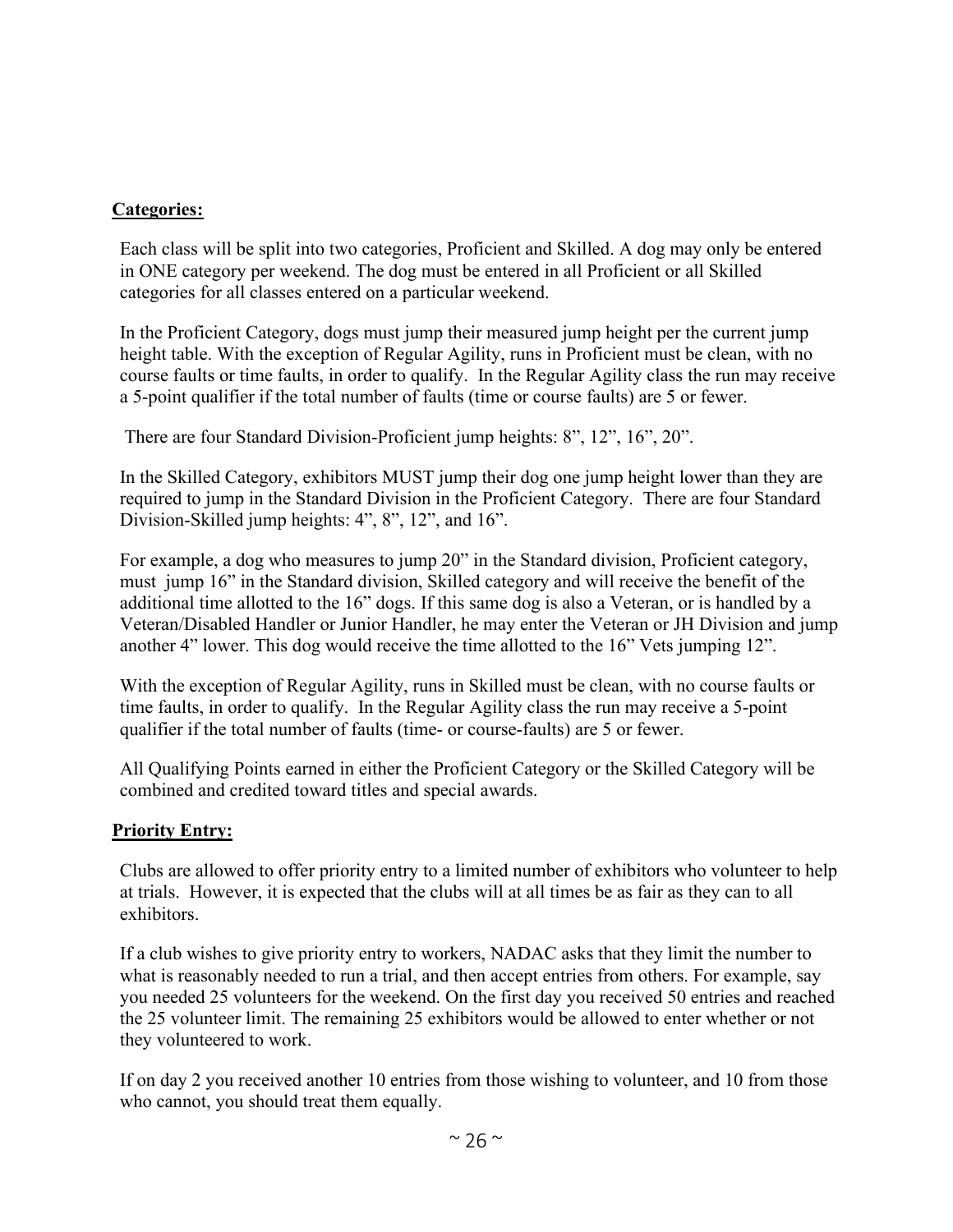## **Trial Administration:**

Participation in a NADAC sanctioned trial is a privilege afforded by the host club/group and may be extended or withdrawn by the host club/group's trial committee. The organizing committee may refuse entry other than on the basis established by NADAC.

 Exhibitors may withdraw from a trial and receive a refund prior to the published closing date of the trial. NADAC encourages club/groups to give refunds for injured dogs or bitches that come into heat after the closing date. It is acceptable to charge an administration fee for entries cancelled after the closing date. (10-25% is recommended).

## **Aggression Policy:**

NADAC handles aggressive dog incidences and poor sportsmanlike conduct reports on an individual basis. When NADAC receives an incident report, the circumstances are evaluated and if deemed appropriate, witnesses will be contacted. Depending on the circumstances, NADAC will issue a warning letter, place the dog/person on probation, or suspend the dog/person from entering future trials.

## **Awards:**

With the exception of the Chances class, which is pass/fail only, host club/groups shall offer placements to at least fourth place in each jump height for each class in each category. Club/groups may offer more placements if they choose to.

A purple qualifying ribbon shall be given for each qualifying round in each class. Each ribbon awarded at the trial shall have the words 'NADAC Sanctioned Trial' and NADAC's logo printed on it. The ribbons shall be printed with the host club/group's name and the placement awarded.

The ribbons shall have a place on the back of each ribbon for the exhibitors to record the date of the trial, the judge's name, and the class.

Ribbon colors shall be as follows:

| 1st | Blue              | 2nd | Red    | 3rd | Yellow | 4th | White        |
|-----|-------------------|-----|--------|-----|--------|-----|--------------|
| 5th | Pink              | 6th | Green  | 7th | Purple | 8th | <b>Brown</b> |
|     | Qualifying Round: |     | Purple |     |        |     |              |

Additional awards may be offered; however, at no time are cash prizes allowed.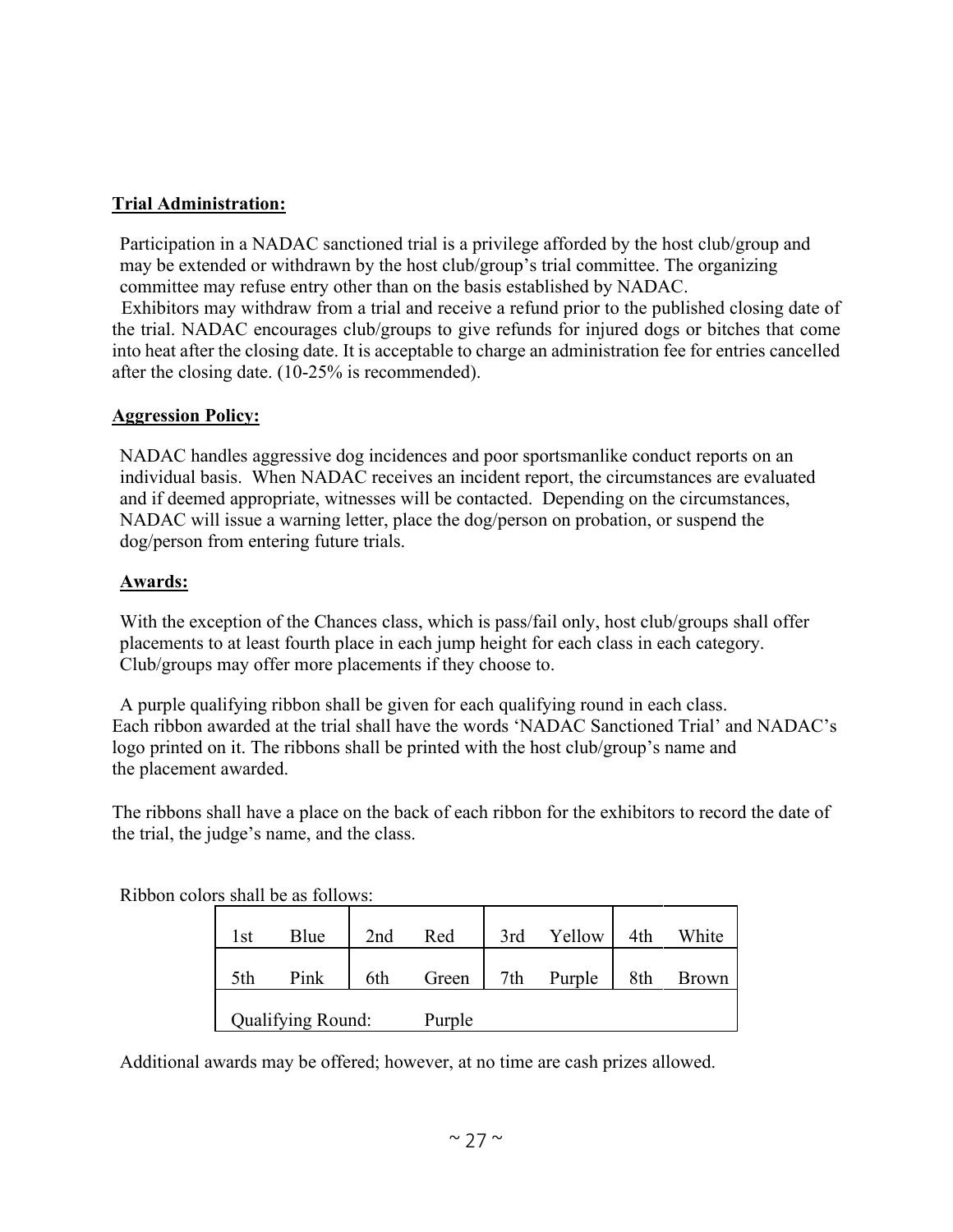#### **Canceling a Trial:**

In the event a trial needs to be canceled, please contact both NADAC and your judge as soon as possible. If your premium states you will be accepting 'day of show' entries, please post to the Clubs section of the NADAC Forum at www.nadac.com/forum and any local lists that your trial has been canceled.

The club is responsible to pay for all expenses incurred by the judge as well as offer some compensation, which can be negotiable between the club and the judge.

#### **Stranded Judge:**

Should your judge be delayed or have a last minute emergency cancellation, please contact the NADAC Office immediately. [Support@nadac.com](mailto:Support@nadac.com)

#### **Loss of income:**

If your trials income did not cover its expenses, there are ways NADAC can help to reduce that burden.

NADAC will waive the recording fees for a trial that lost the club money. Certain financial requirements must be met for this to take place, the club can't be overspending on certain aspects of the trial. For the majority of clubs putting on trials is a group effort and not meant to be a money-making endeavor for business purposes, therefore the following restrictions are put in place:

**The club cannot spend more than the following amounts on each aspect of the trial to be eligible for waived recording fees:**

**Facility: \$900 per day Judges flight: \$600 Judges Hotel: \$130 per day Judges fees: \$1.50 per run, or daily minimums Discounted entries for workers: \$500 Ribbons and Awards: \$300 Food for workers: \$150 per day**

All other expenses are considered to be extra.

Paying Trial Secretaries for example, as most all clubs have this job as a volunteer position, with discounted entries for doing it. The same can be said for Course Builders and other positions.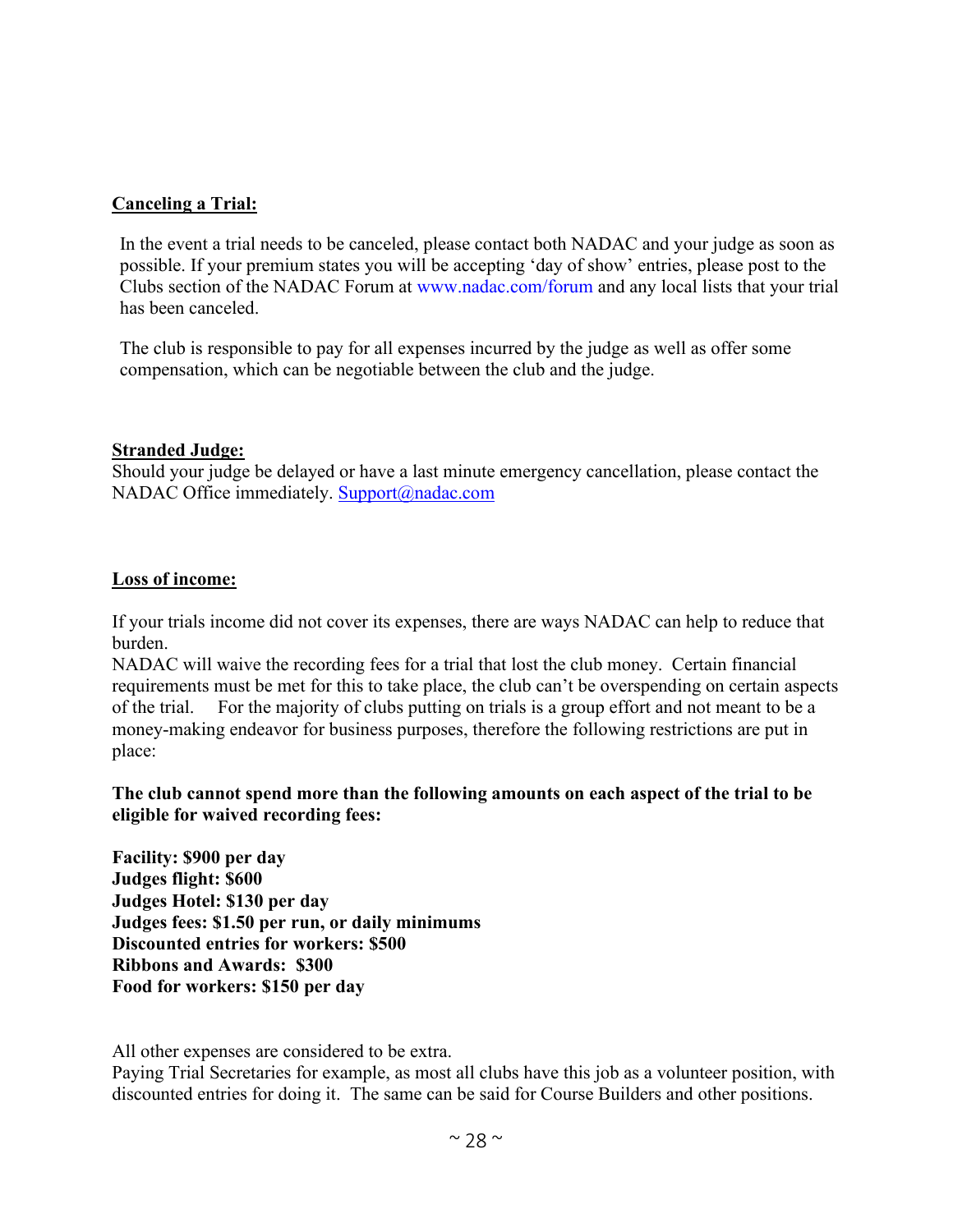# **Waived recording fees is limited to 2 trials per year, per club.**

## **There is a \$300 maximum for each sanctioning fees waiver.**

## **Clubs found to be abusing this program by submitting fraudulent costs will be permanently banned from the program.**

Facility costs must match the cost of the facility, Paying \$900 per day for an outdoor field with no lights is extraordinarily high, as in most areas of the country \$900 will get you a indoor facility.

Please keep in mind this program is to help small clubs who are struggling. The program can and will be revoked at any time if it becomes overly abused by clubs.

## **After Trial Forms:**

All required forms are to be submitted within five (5) days after the date of the trial. Failure to do so may result in a fine and/or the host club/group being placed on probation, which may affect future trials. If unforeseen circumstances arise that may cause a delay, please notify the NADAC office support@nadac.com, immediately.

Marked Catalog - The catalog pages must be clearly identified by listing the Club/Group Name, Trial Date, Judge(s), Class, Level, Division, and Category on each page. Course distances and Standard course times must be clearly marked on each page. The dog's time, time faults, course faults, and total faults must be clearly indicated. The catalog must also include the dog's NADAC Registration number, dog's "Call Name", and Owner's last name for each entry for each class.

\*\*\*Clubs/groups are not required to submit copies of the fully marked Catalog. We ask that the completed Catalog be kept on file by the club/group for a minimum of 6 months. \*\*\*

1. Scribe Sheets/Marked Catalog - kept by club. Scribe sheets and copies of marked catalogs are to be kept by the club/group for a period of six months.

2. Recording Fees - send to NADAC. As of Jan  $1<sup>st</sup>$ , 2020, the recording fees are \$1.50 per run and are due when submitting results. Fees shall be submitted for ALL runs listed in the catalog, including runs in which a dog was entered but scratched or did not compete. PayPal is the preferred method of payment. PayPal email: support@nadac.com

3. Show Report Form - send to NADAC. This form is to be filled out by the Trial Chairperson or Secretary and submitted electronically to  $\text{support}(Q \text{ndac.com})$  or mailed to NADAC with the Exhibitors List and recording fees.

4. Electronic submission of qualifiers is required. NADAC requires club/groups to use an approved, current/updated software program that allows the submission of results in an electronic format. The qualifying results must be submitted via an e-mail attachment within 5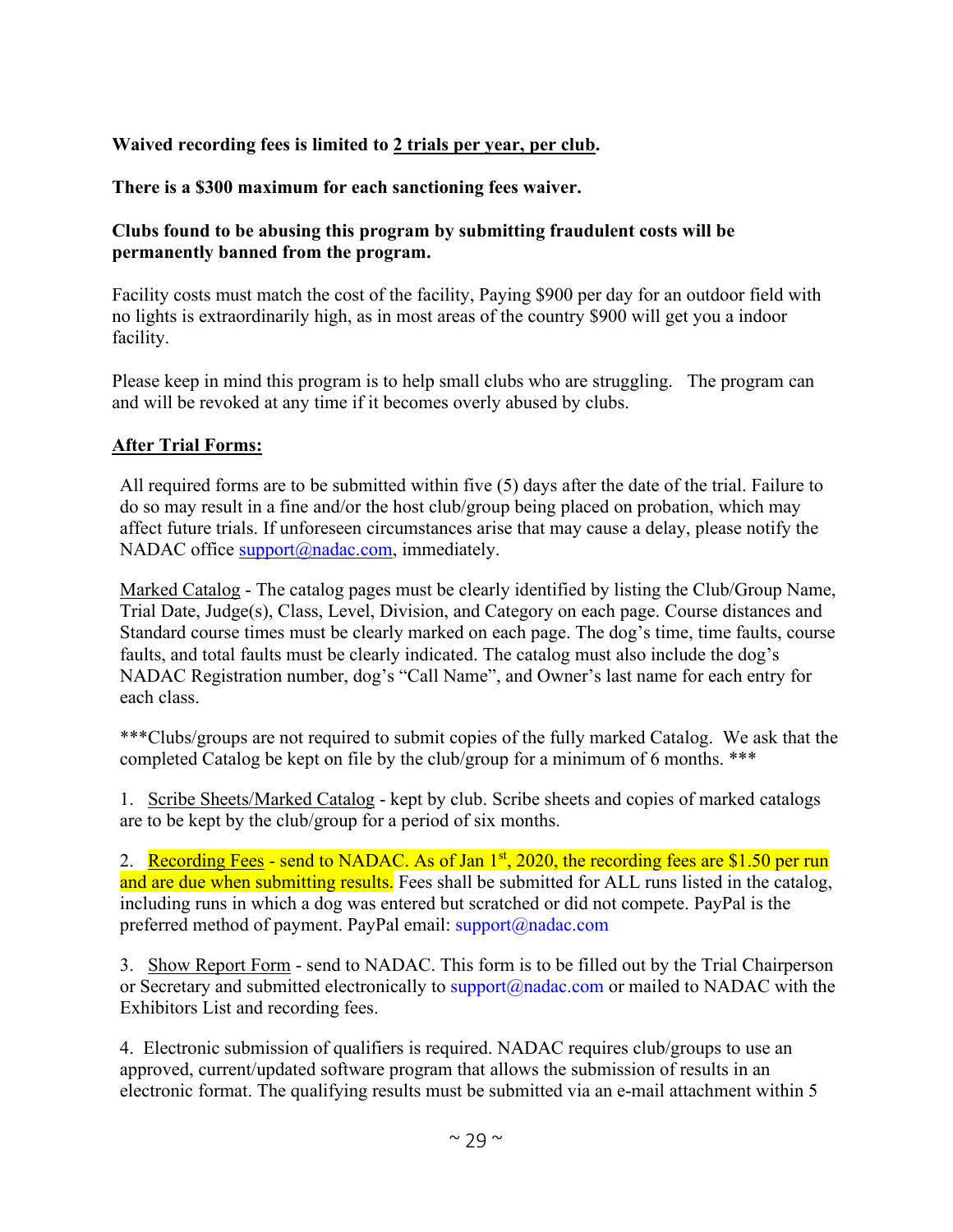days after the trial. E-mail qualifying results to  $\frac{\text{support}(Q)\text{ndac.com}}{\text{mod}(Q)}$ . There is a \$25.00 per day fee for late submissions. If unable to comply with the 5 day requirement, please contact the NADAC Office at support@nadac.com to request an extension.

When accepting entries and inputting them into your catalog, it is imperative that the dog's registration number is valid and correct.

Examples of valid NADAC registration numbers:

| 01-03123 | $05 - 06223$ | 09-12155 | 13-01234 |
|----------|--------------|----------|----------|
| 02-02187 | $06 - 01352$ | 17-08322 | 20-01001 |

NADAC maintains a list of dog registration numbers on our website at [www.nadac.com,](http://www.nadac.com/) or use this link https://www.nadac.com/registration-number-lookup/. The file lists the dog's registration number, call name, registered name, and owner's first and last name. An 'NP' in place of the dog's registered name indicates that NADAC has not received the registration fee. New registration numbers are added to this list monthly. Any corrections, changes, transfers in ownership are updated periodically. Please note that when verifying a registration number, the number and the dog's call name should match. If there is a question, please contact NADAC, [support@nadac.com](mailto:support@nadac.com) Please feel free to submit questions or share information via the Club Section of the NADAC Forum at www.nadac.com/forum.

# **Check-List**

## Pre-Trial:

[ ] Apply for your trial dates via e-mail to support  $\widehat{a}$  nadac.com for "pending" dates or submit Trial Application form and sanctioning fees for "confirmed". Trial applications may be submitted via an e-mail attachment and the sanctioning fees paid via Paypal  $(support@nadac.com)$ . Be sure to check the "List of Past Trials in the General Trial Secretaries board section of the www.nadac.com/forum to ensure you are requesting the correct week # and that there are no conflicts with another club within 200 miles.

[] Contact Judges as to their interest and availability in judging your trial after your trial date has been listed on the NADAC Calendar of Events as either "pending" or "confirmed".

[ ] Contact a Supervisory Judge if applicable.

[ ] Contact NADAC to confirm the names of the judges you have hired.

[] Confirm that your premium information and the Calendar of Events at [www.nadac.com](http://www.nadac.com/) match.

[ ] Submit premiums to support@nadac.com at least 6 weeks prior to the date of your trial.